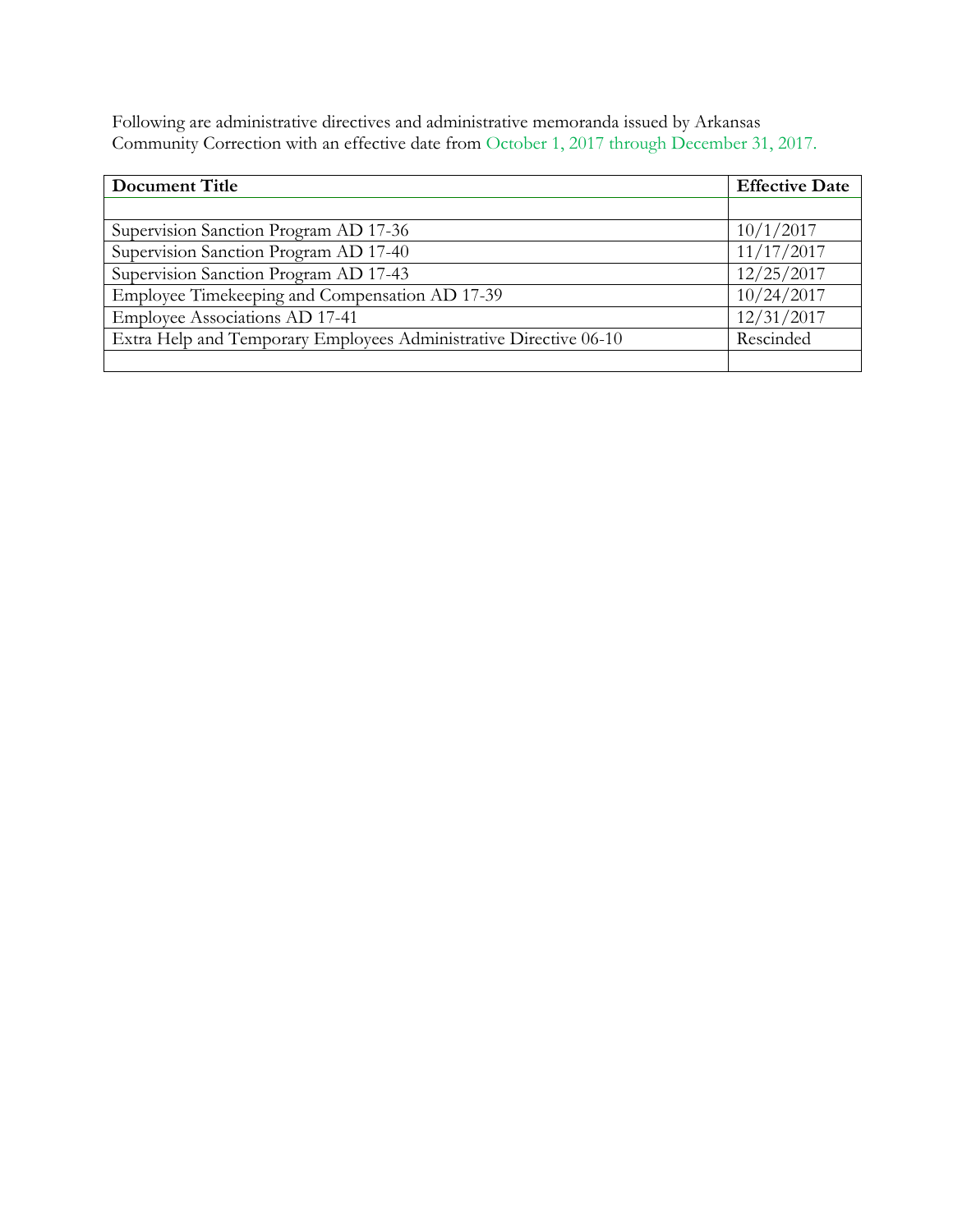**Arkansas Community Correction** 



# **Arkansas Community Correction**

Two Union National Plaza Building 105 West Capitol, 3rd Floor Little Rock, AR 72201-5731 501-682-9510 (office) 501-682-9513 (fax)

**Administrative Directive: 17-01 Technical Violator43 Supervision Sanction Program**

**TO: Arkansas Community Correction Employees**

**FROM: Sheila Sharp, Director**

**SUPERSEDES: AD 16-14 17-40**

**APPROVED:** Signature on File **EFFECTIVE:**  $\frac{1}{2}$ 1**December 25, 2017**

- **I. APPLICABILITY.** This policy applies to Arkansas Community Correction (ACC) employees and, parolees released from an ADC or ACC facility, and probationers.
- **II. POLICY.** The ACC will operate an alternativea sanction program for male and female parole and probation technical violators. The bed capacity of each program location will be as established by the Board of Corrections.
- **III. DESCRIPTION.** The Technical Violator Supervision Sanction Program (TVPSSP) is a residential program followed by aftercare under community supervision.

**Program Length.** SSP confinement will be for 90 days for a technical conditions violation and 180 days for a serious conditions violation. The period of confinement may be reduced for good behavior and successful program completion. It cannot be reduced by more than fifty percent of the total time of incarceration ordered to be served. Any period of confinement prior to being received at the SSP will not count toward the SSP sanction time ordered.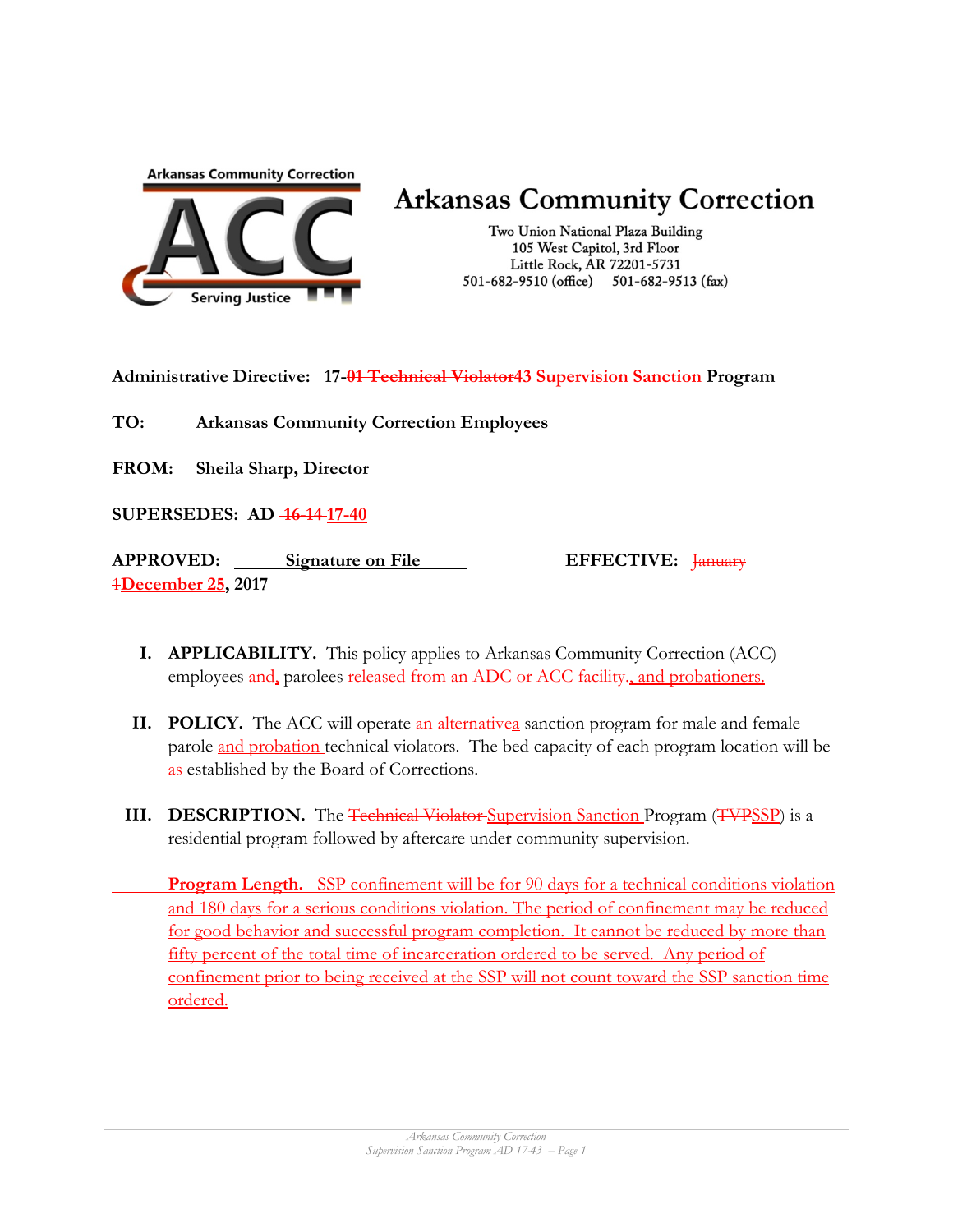- **IV. SUPERVISION SANCTION PROGRAM EXCLUSIONS.** If an offender completes the program by progressing throughis excluded from participation in the SSP, other sanctions and submission of a violation report will be considered. The following phases:exclude an offender from being sanctioned to the SSP:
	- **A. Intake.** Intake is the initial three-day in-processing period.
	- **B. Orientation.** One-day period for receiving institutional clothing; receiving information on the TVP purpose, structure, expected behavior and responsibilities; assessing and identifying factors contributing to violations; and developing strategies for compliance.
	- **C. Work.** The period following orientation of 30 days for an offender's first TVP confinement or 60 days for the second confinement when the offender is assigned to work details.
	- **D. Program Length.** Admissions will be for 90 days for the first TVP confinement and 120 days An arrest for a second.
	- **E. Re-entry.** A portion of the programming focusing on successful transition to the community including job readiness, employment and relapse prevention.
- **F. Telephone Privileges.** Offenders will not have telephone privileges for the first two weeks of their confinement except in emergency situations as approved by the Center Supervisor.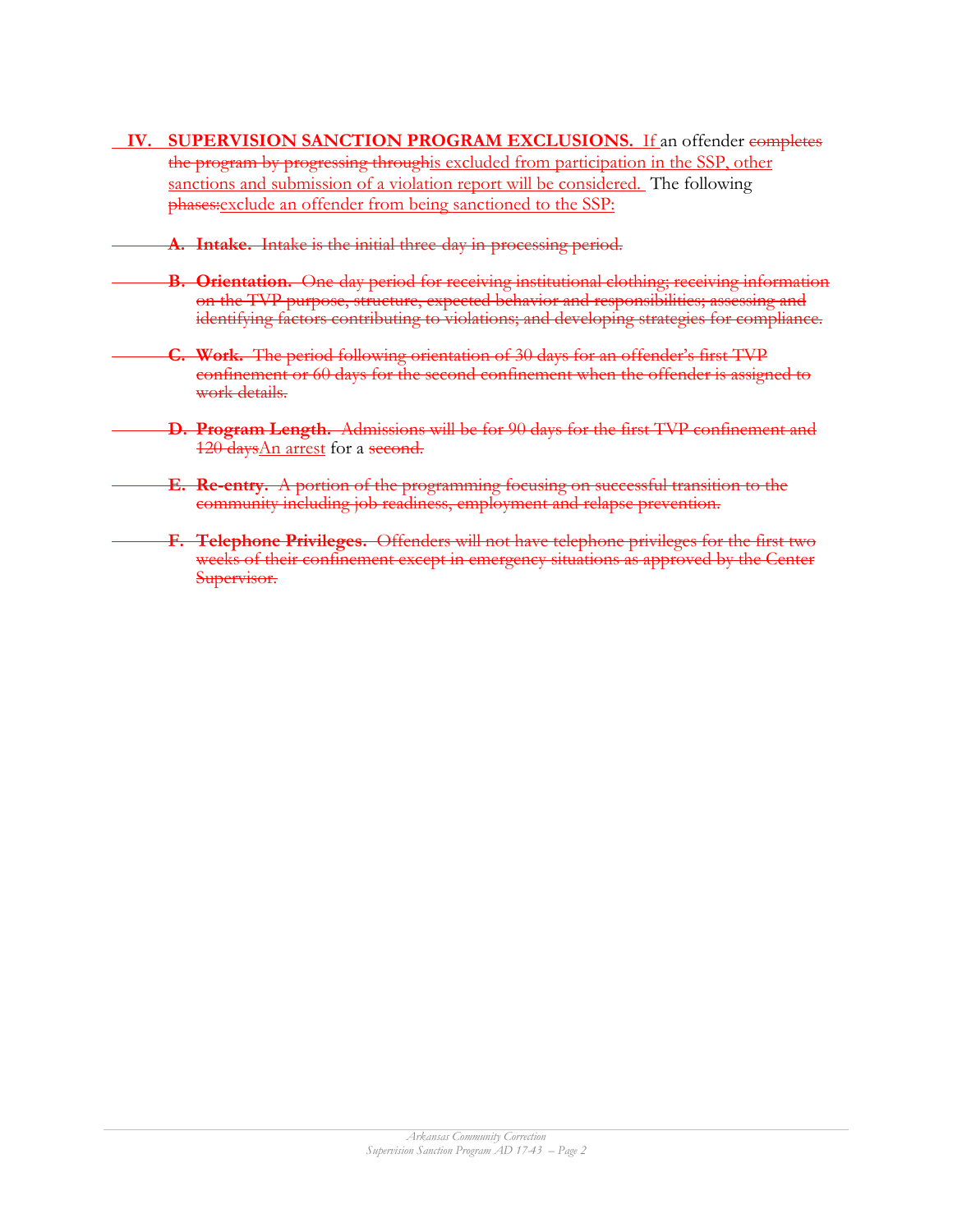#### **IV. TECHNICAL VIOLATOR PROGRAM ELIGIBILITY CRITERIA.** A parolee is eligible for the TVP as follows:

- **A.**Does not have any outstanding warrants, court dates, or any pending charges for felonies or felony or a violent misdemeanor or sexual misdemeanors; and misdemeanor offense.
- **B.** Violated the terms or conditions release; and
- **C.**An arrest for a misdemeanor offense for which a conviction would require the person to register as a sex offender.
- An arrest for a misdemeanor offense of harassment or stalking or one that contains a threat of violence to a victim or a threat of violence to a family member of the victim of the offense for which the defendant was placed on probation or parole.
- An arrest for a misdemeanor offense of driving or boating while intoxicated when the probationer or parolee is currently being supervised for a felony offense of driving or boating while intoxicated, manslaughter, or negligent homicide and the felony offense was alcohol- or drug-related.
- Except for an offense under the Uniform Controlled Substances Act, an arrest for a misdemeanor offense that is a lesser included offense or falls within the same chapter of the Arkansas Criminal Code of the offense for which the defendant was placed on probation or parole.
- Has not previously been in a TVP sanctioned to the SSP two or more times; within the current supervision period.
- Has been sanctioned six times to any combination of SSP and Act 570 jail days within the current supervision period.
- **D.** Waived a sanction hearing and agreed to participate in the TVP or was referred by a Parole Board Parole Revocation Judge either as the outcome of a Sanction Hearing or Revocation Hearing; and
- <del>E.Has at least 30Has</del> been designated as a PREA predator within the past five years.
- Has a battery and/or physical assault on a law enforcement officer in criminal history.
- Has a battery and/or physical assault on a correctional officer in disciplinary or criminal history.
- Has a battery with a weapon on an inmate in disciplinary or criminal history within the past five years.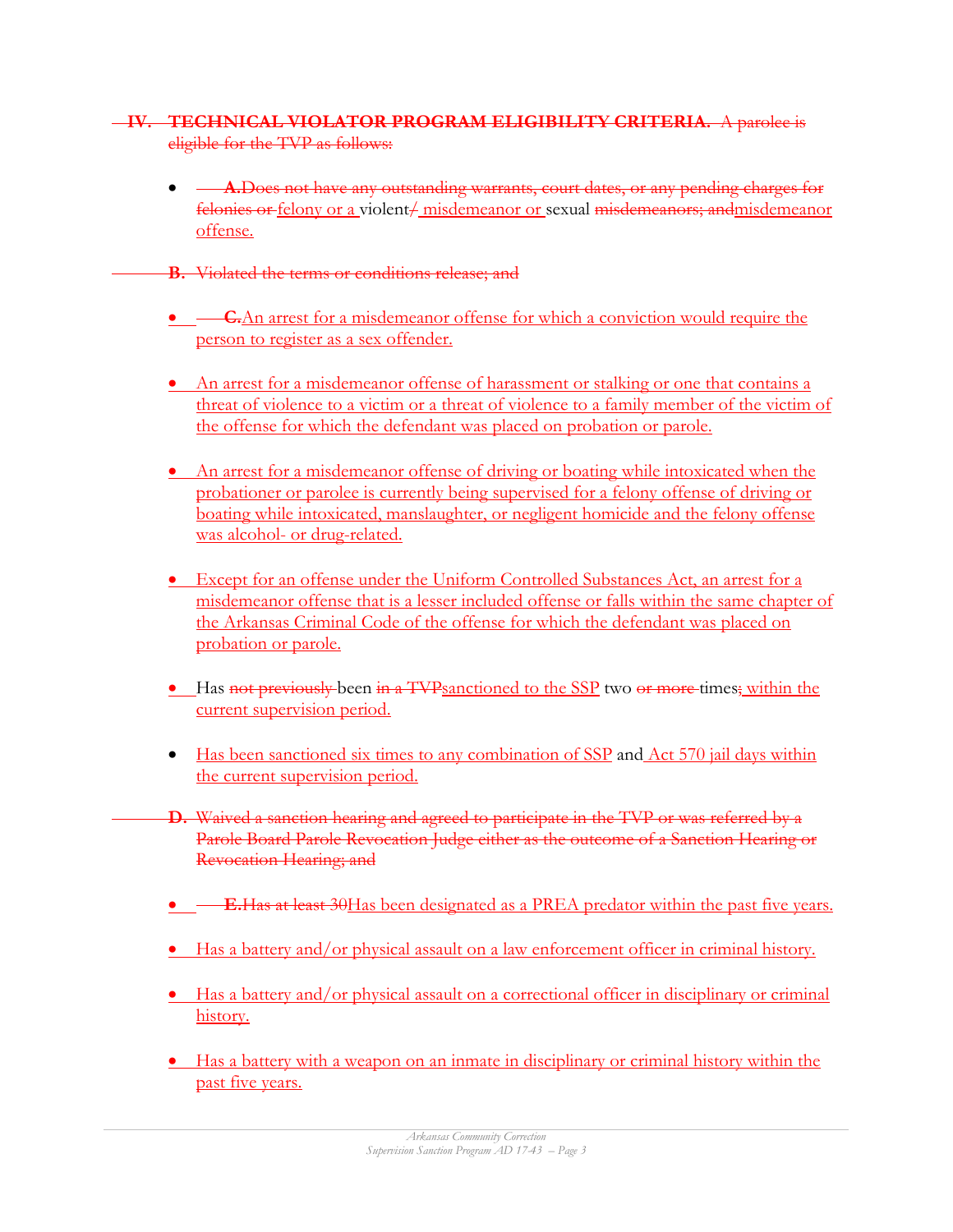- Has seven or fewer days left on his/hersupervision.
- Has a Suspended Imposition of Sentence as the only sentence; and (with no active probation or parole supervision).
- **F.** Has NOT been identified as a PREA sex offender while incarcerated at an Arkansas Department of Correction facility, and

# **V. SANCTION HEARINGS**

# **A. Parole**

- 1. A parolee may waive the sanction hearing.
- 2. Sanction hearings for parolees will be conducted by an ACC employee.
	- 3. Sanction hearings may be held by electronic means.

# **B. Probation**

- 1. ACC will conduct sanction hearings for Interstate Compact probationers; sanction hearings for other probationers will be conducted by a Parole Board Parole Revocation Judgethe sentencing court.
- **B** 2. Sanction hearings may be held by electronic means.
- **C.** An offender 3. The probationer may waive the sanction hearing.
	- **D.** The Parole Revocation Judge may decide a parole revocation hearing is appropriate for a particular offender. If so, the revocation judge will notify the offender's parole officer who will submit a new violation report. The Parole Revocation Judge will set a revocation hearing no sooner than 72 hours from the end of the sanction hearing. The offender will be held in jail or placed on GPS monitoring at least until the revocation hearing is held. The offender may waive the revocation hearing.

# **VI. PREPARATION, SCHEDULING AND TRANSPORTATION.**

- **A.** The Parole/Probation Officer (PPO) must work withconduct ACIC/NCIC criminal background checks to determine whether the offender to develop a parole plan. The officer must investigate is eligible for the plan and enter approvals in eOMIS.program.
- **B.** The parole plan must be prepared, investigated and approved before the parolee is transported to the TVP. However, lack of a parole plan or approval must not delay placing the parolee on the TVP waiting list.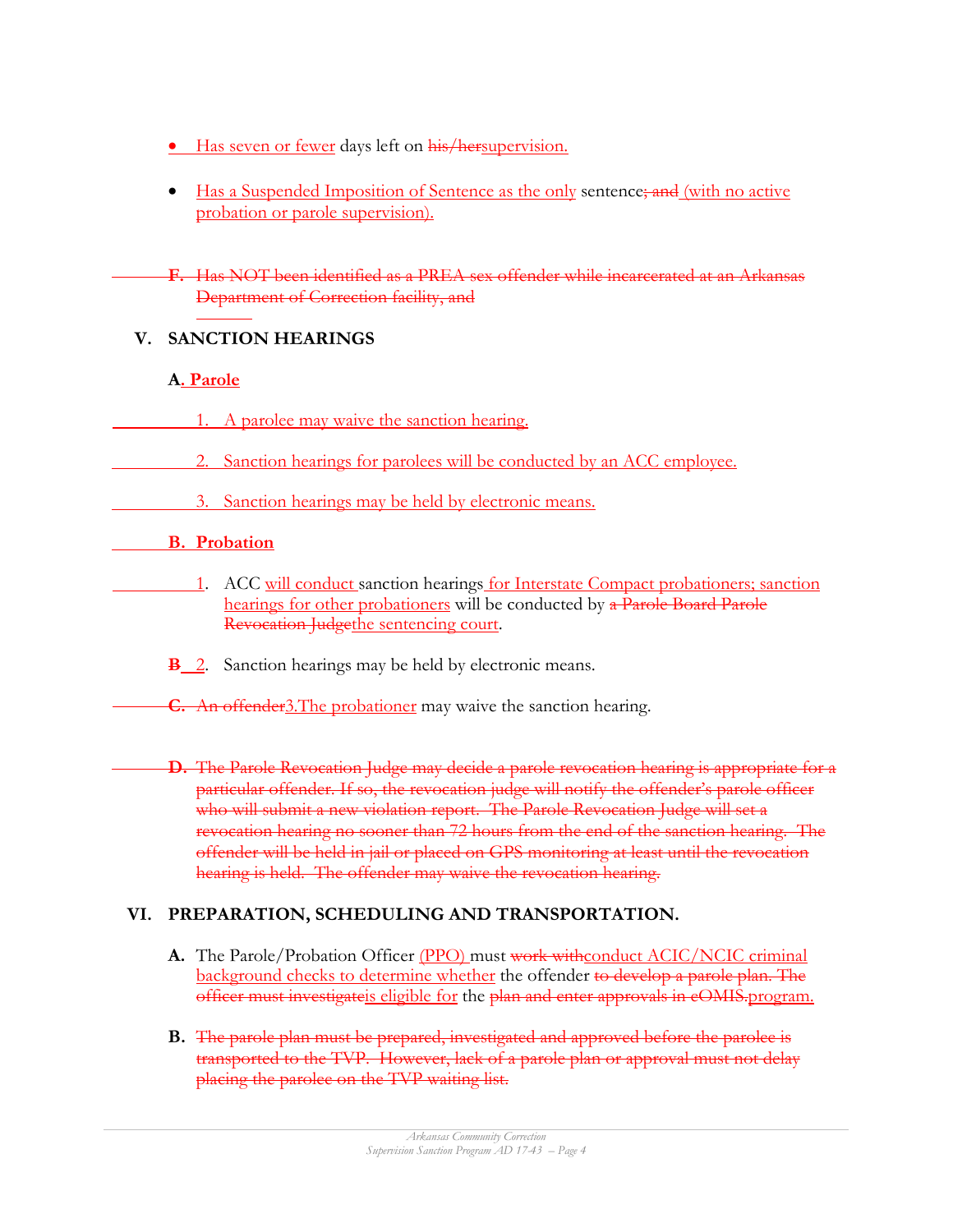- **C.** PPOs must process requests for TVP beds through their Parole/Probation Managers or Assistant ManagersSSP beds by sending the requests to the Referral Office with the required paperwork following guidance in the Parole/Probation Supervision Manual.
- **D.** Prior to transport, the PPO must conduct an Arkansas Crime Information Center (ACIC) background check to determine whether the offender is eligible for the program.
- **E.** A PPO, ICO
	- **C.** The Referral Office staff must ensure proper and expeditious scheduling of offenders for intake.
	- **D.** With approval of a Parole/Probation manager, an offender may self-report to the SSP. If ACC is arranging transportation, an authorized ACC officer or another law enforcement officer must transport offenders to the TVP and must ensure the following documents accompany the offender: to the SSP.
- 1. Copy of Violation Report or Sanction to TVP Request
	- 2. Copy of the Notice of Parole Violation Action
	- 3. Copy of the Arkansas Parole Board warrant, if any
		- 4. Disposition of Parole Revocation or Sanction Hearing or waiver of the hearing
- **VII. INTAKE**. The TVP Intake Officer must ensure proper and expeditious intake of offenders, coordinating with parole/probation or CCC staff for transportation to the TVP.
	- **A.** High risk offenders have priority and will be fast tracked for admission to the TVP. Parole/Probation staff must designate high risk and jailed parolees on the TVP admissions list. TVP staff must organize the waiting list to ensure admissions comply with the priority sequence.

#### **B VII. INTAKE**.

**A. Personal Property**. The Intake Officer will ensure intake processing pursuant to existing policies and procedures concerning the offender's personal property.

**C. Exams/Assessments at Intake.**

- 1. Medical Records from prior incarceration will be retrieved and updated as necessary by medical staff.
	- The medical contractor will conduct medical exams according to established policy.
		- 3. The TVP counselor will conduct a psychological/social assessment and obtain information from eOMIS to initially assess the offender.
	- **B**. The SSP counselor will interview the offender to obtain the suitability of the release plan entered in eOMIS. If the release plan is not appropriate, the counselor will work with the offender in collaboration with the IRO to obtain a release plan to best fit the needs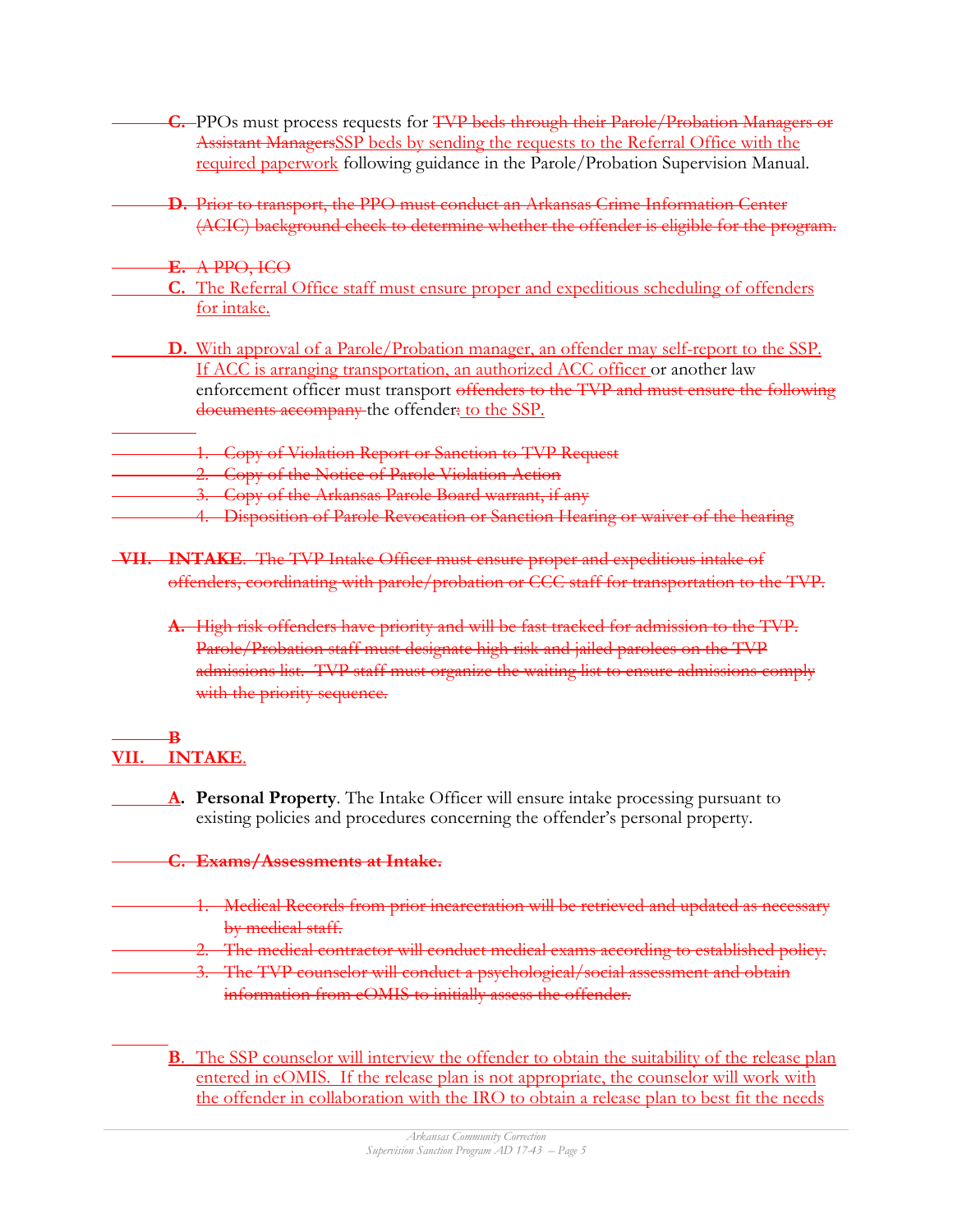#### of the offender.

- **C. Privileges**. During intake and orientation, offenders are not allowed commissary privileges except as outlined in the Resident Handbook. Telephone privileges are allowed only in emergencies and must be approved by the Center Supervisor or Senior ResidentialAssistant Center Supervisor.
- **E. Housing, Contact, Movement During D.Intake at a Community Correction Center (CCC).** In addition to the TVP, a CCCA Community Correction Center may conduct intake of and transport technical violators.sanctioned offenders regardless of whether it has an SSP. When conducting intake relevant aspects of this is the case, the following measurespolicy must be maintained:

**Secure Movements.** Technical violator housing areas must be staffedapplied to include separation and secured at all times. Contact with CCC residents must be limited. All movement of violators beyond their designated living areas, whether inside or outside the building, must be supervised by staff. Violators will be in restraints, as deemed necessary, and as described in standard operating procedures. secure movements.

2. **Programming**. Programming, orientation counselor screening, medical screening, classroom activities, etc. must be conducted separately from that of the CCCs.

#### **VIII. GENERAL OPERATIONS.**

**A. A.Classification.** Upon intake into the TVPSSP, intake staff will classify the offender as "inmate" class II. No meritorious good time or earned discharge credit will be awarded while at TVP.

#### **B.TVP**

- **B. Separation**. Parole Sanctioned Offenders and Probationer Sanctioned Offenders should when possible remain separated from each other and from the general population for housing and all intake, programming and activities.
- **C. SSP Counselor and PPO Interaction.** As needed, the TVPSSP counselor and PPO should communicate about progress and aftercare needs prior to release to help ensure a smooth transition back into the community. The TVPSSP counselor must forwardscan a copy of the Discharge Summary and Aftercare Plan to into eOMIS upon offender discharge for review by the supervising PPO and the Substance Abuse Program Leader (SAPL) for the officer's locationtreatment staff for case plan and aftercare program needs.
- **CD. Offender No Longer Meets TVPSSP Eligibility Criteria.** If it is determined that an offender in a **TVPSSP** no longer meets eligibility requirements, the Records Supervisor must inform the Parole/Probation supervision officerCenter Supervisor and the officerCenter Supervisor must writeensure a violation report. One situation that results in ineligibility is when a new felony or a violent or sexual misdemeanor charge is filed against an offender who is currently in TVP-submitted.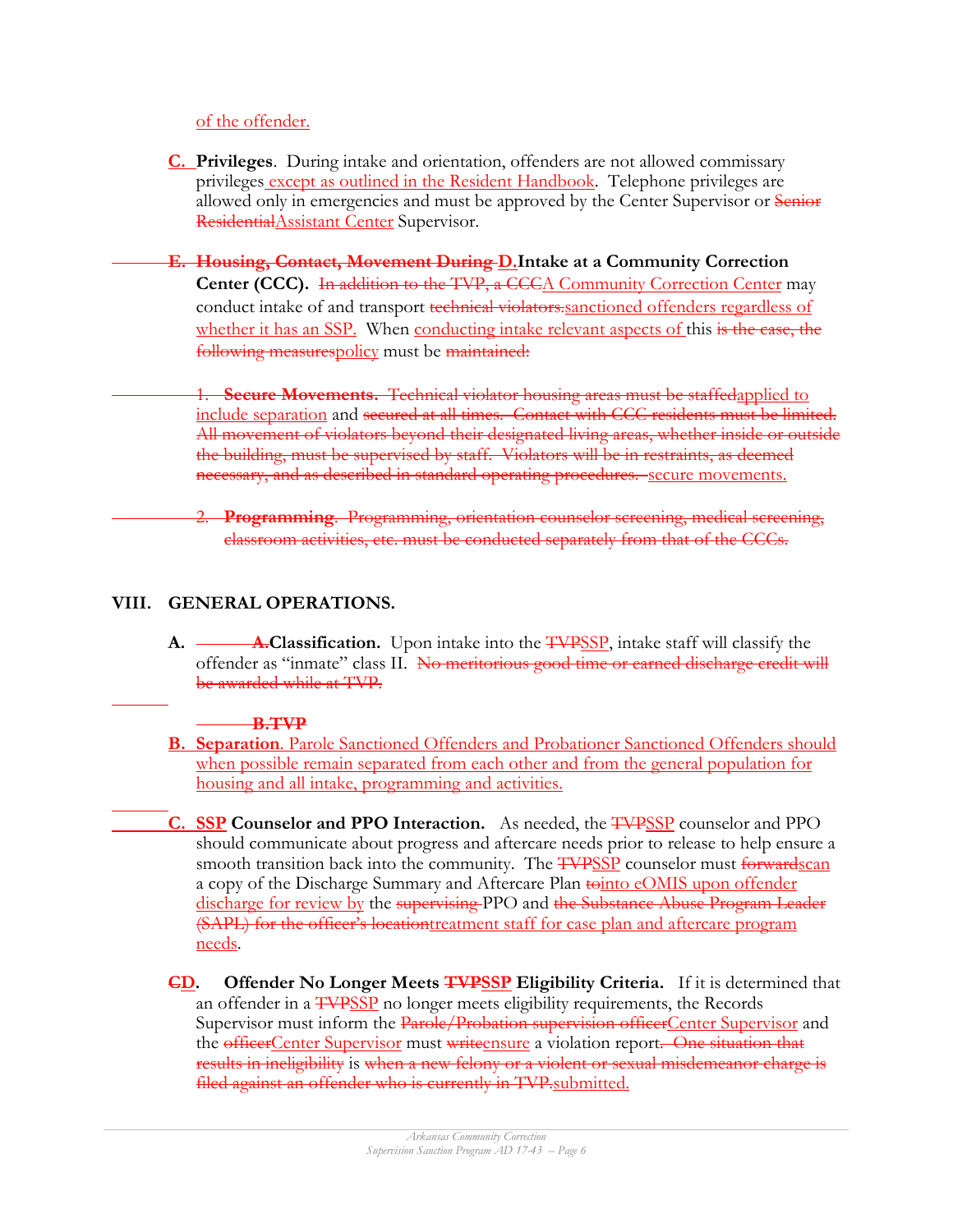**D. Parole (Release) PlansE.Residence Plan and Release.** The Institutional Release Officer (or other person designated by the Center Supervisor) must check the SSP Sanction Packet or eOMIS soon after an offender arrives to determine whether a releaser esidence plan has been prepared and approved. If not, this personthe IRO must work with the **parolee** of fender to prepare a plan and enter it in eOMIS for the supervising Parole/Probation officerPPO to investigate. The supervising Parole/Probation Officer is primarily responsible for ensuring a

If an offender does not have a viable residence plan is developed, investigated and approved before the scheduledmaximum release date. However, TVP staff should monitor eOMIS and if the plan is not approved in a timely manner or changes are needed, work to get this done. is approaching, the IRO must work with the Transitional Housing Coordinator or Transitional Housing Manager at the Central Office to secure placement in a transitional facility.

The IRO (or other designated person) must check with the offender near the scheduled release date to determine whether there are any problems with the plan. If there are problems, promptly work with the parolee to come up with an alternative plan and notify the supervising Parole/Probation Officer. If a parolee does not have an approved plan within a few days of the release date, the Area Manager and/or Assistant Area Manager must be notified by TVP staff.

If an offender does not have an approved plan on the scheduled release date, the appropriate Assistant Director of Parole/Probation Services must be notified so he/she can attempt to place the offender in an approved transitional home. The IRO at the TVP must continue to attempt to find a suitable home plan. Until placed or transferred, the offender will remain at the TVP.

**E** The offender must be released no later than the maximum length of the sanction.

- **F. Furloughs.** Only emergency furloughs are allowed, and they must be processed in accordance with the ACC Furlough Program policy.
	- **FG. Visitation.** Visitation procedures are as indicated in the visitation policy with the following exceptions, which do not apply to the offender's attorneys:
		- 1. The approved visitation list is limited to  $\frac{5 \text{ five}}{2}$  persons per resident; and
		- 2. Personal visitation may occur only in after orientation has been completed and only as approved by the last four weeks of the offender's stay.Center Supervisor.

# **IX. RELEASES.**

# **A. General.**

1. The aspects of release are addressed in this and other policies such as the "Resident Conduct" and "Transfer Eligibility policyto Community Correction" policies.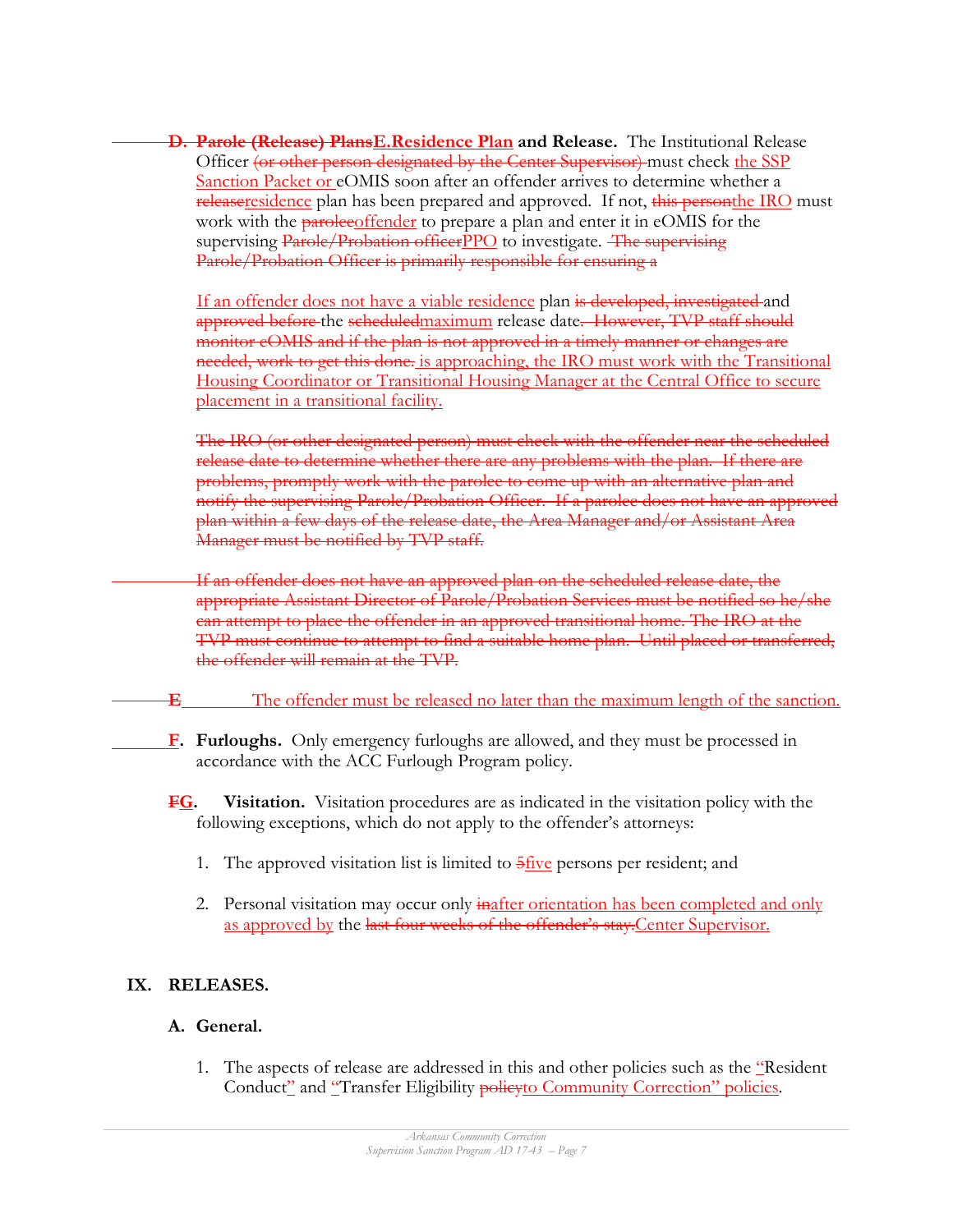- 2. If an offender is released from the TVPSSP for any reason other than a routine release, the Parole Board for parolees or the sentencing prosecutor for probationers must be notified.
- 3. PPOs will transport released**B.Transportation Upon Release.**

SSP offenders as scheduled. are responsible for arranging their release transportation.

- The Institutional Release Officer, with the approval preferred method of transportation is for the PPO, may allowresident to arrange for an authorized family members and friends to pick up the offender when releasedmember or friend, who must be on the resident's approved visitation list, to provide transportation from the Center to the supervision plan location.
- **B. Requirements for Sex Offenders.** Before releasing or discharging a sex offender, the Records Supervisor must require the sex offender to complete the "Sex Offender Change of Information" (ACIC) form Sex Offender Acknowledgment (ACIC) form and the Sex Offender Obligations and Acknowledgment of Duty to Register (ACC) form. The Records Supervisor must send the ACIC forms to ACIC – Sex Offender Section or process them in the Centralized Electronic Network of Sex Offender Registries (CENSOR) computer system to reflect the change of address and any other changes. The Records Supervisor must remind the sex offender of the requirement to report to local law enforcement within 10 calendar days of release/discharge. A refusal to provide information must be reported to local law enforcement in the appropriate jurisdiction. If resident is unable to secure transportation with an authorized family member or friend, either public non-departmental transportation will be arranged or ACC officers will be designated to provide transportation to the residence plan location or the local Parole/Probation office.
	- **C. Discharge Summary and After Care Plan.** The Discharge Summary (developed by the <del>TVPSSP</del> counselor), outlines the offender's progress. The After-Care Plan Summary details the activities and services needed after **TVPSSP** completion. Planning for aftercare should begin at intake, and the after-care plan must be compatible with any ongoing conditions of supervision and available resources.

# **X. CONDUCT AND DISCIPLINE**

**A. Rules of Conduct.** The cardinal and major rules of conduct addressed in the Resident Conduct Administrative Directive apply to offenders in the TVPSSP. House Rules are specific to the **TVPSSP** and are listed in the TVPSSP Resident Handbook.

Disciplinary violations can result in the offender being transferred to ADC-revocation of parole or probation.

**B. Negative Report. TVPSSP** staff may respond to negative behavior by sending a report to the offender's Parole/Probation Manager with a copy to the PPO. Before such a report is sent, the case must be reviewed by a panel of the counselor and at least two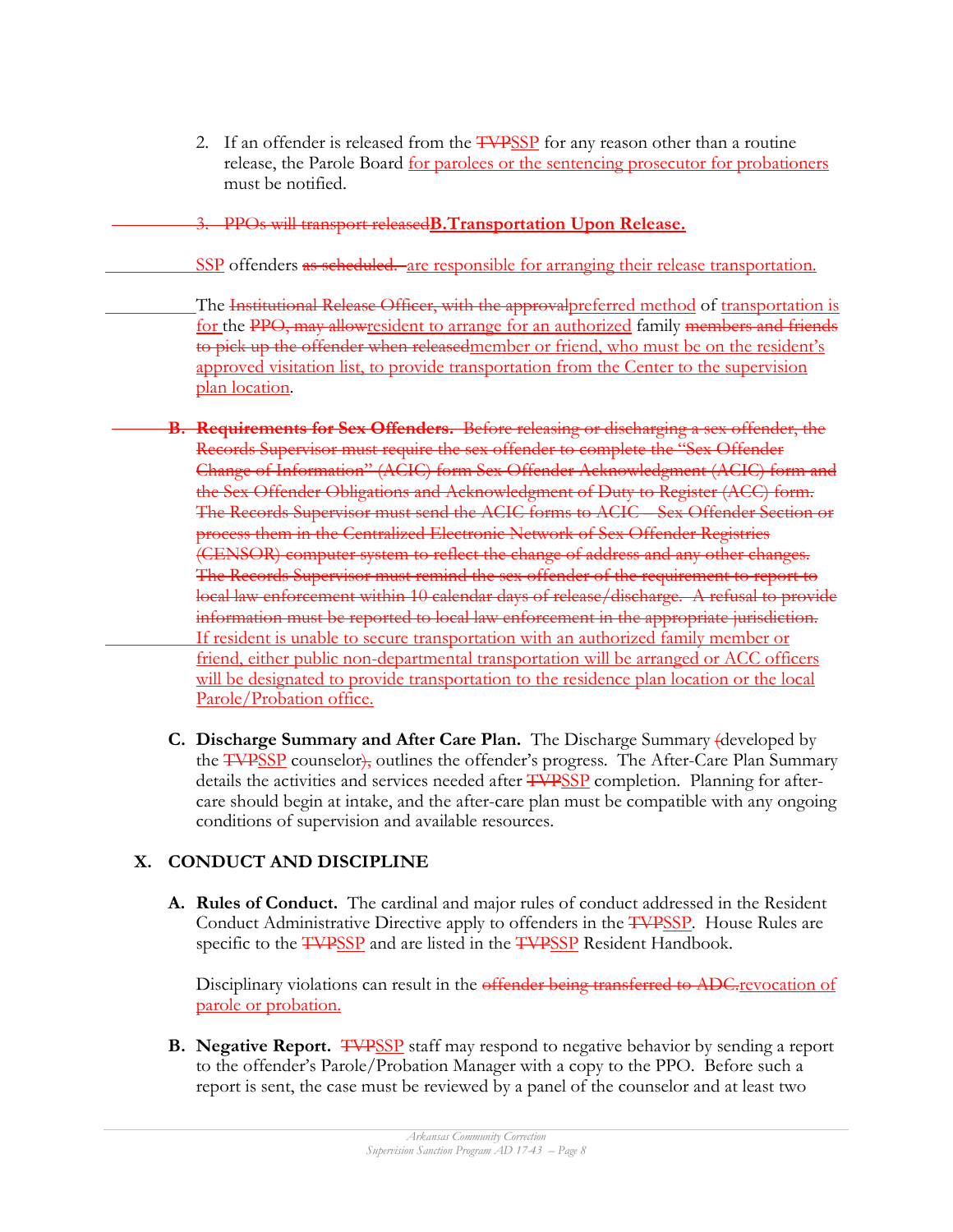senior treatment employees, usually the Treatment Supervisor and Treatment Coordinator. The form for this report is explained in the Clinical File Manual.

**XI. eOMIS DATA.** All employees involved with the TVPSSP must ensure correct and timely eOMIS entries.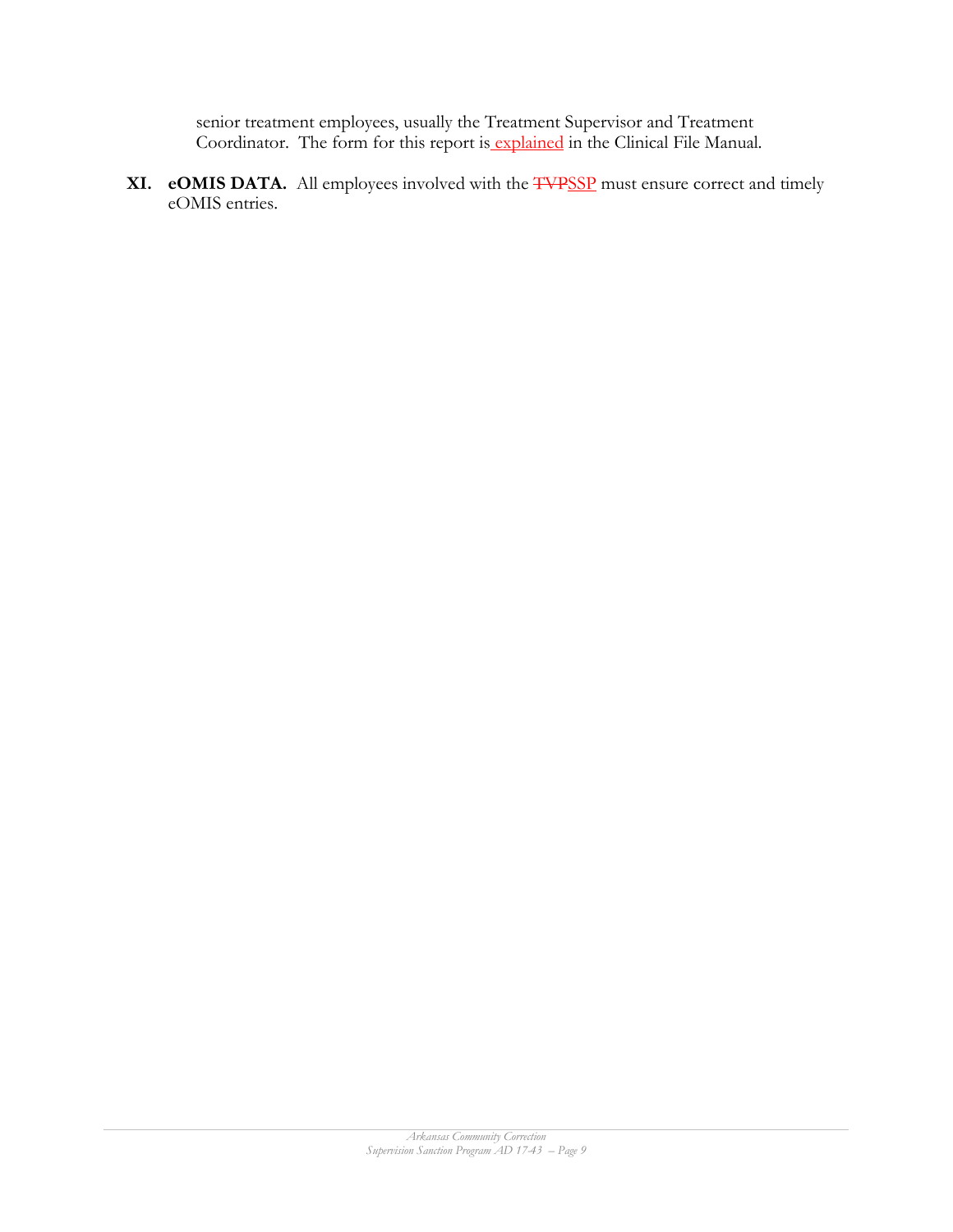

# **Arkansas Community Correction**

Two Union National Plaza Building 105 West Capitol, 3rd Floor Little Rock, AR 72201-5731 501-682-9510 (office) 501-682-9513 (fax)

**ADMINISTRATIVE DIRECTIVE: AD 17- 2639 Employee Timekeeping and Compensation**

**TO: Arkansas Community Correction (ACC) Employees**

**FROM: Sheila Sharp, Director**

**SUPERSEDES: AD 15-0417- 26**

**APPROVED: \_\_\_\_\_\_\_Signature on file\_\_\_\_\_\_\_\_\_\_\_\_\_\_\_\_\_\_\_\_\_\_\_\_\_\_\_\_\_\_\_\_ EFFECTIVE: June 1October 24, 2017**

- **I. APPLICABILITY.** This policy applies to all ACC employees.
- **II. POLICY.** All ACC positions are classified as exempt, nonexempt or 207(k) (7K) law enforcement exempt from the Fair Labor Standards Act (FLSA). Supervisors of nonexempt and 7K law enforcement employees are required to hold employees accountable to the established regular workweek standard unless overtime hours of work are necessary and approved to facilitate operations.

#### **III. DEFINITIONS**.

- **A. Banked Time**. Balance of accrued leave (annual, sick, overtime or holiday).
- **B. Overtime**. Time physically worked in excess of 40 hours in a workweek for nonexempt employees and in excess of 86 hours in a 2-week pay period for 7K exempt employees.
- **C. Straight Time**. Time physically worked up to 40 hours in a pay period for nonexempt employees and up to 86 hours in a pay period for 7K exempt employees.
- **D. Promotion**. An employee's change in duty assignment from a position in one classification to a position in another classification of a higher salary grade within the same pay table.
- **E. Demotion**. An employee's change in duty assignment from a position in one classification to a position in a lower classified position within the same pay table.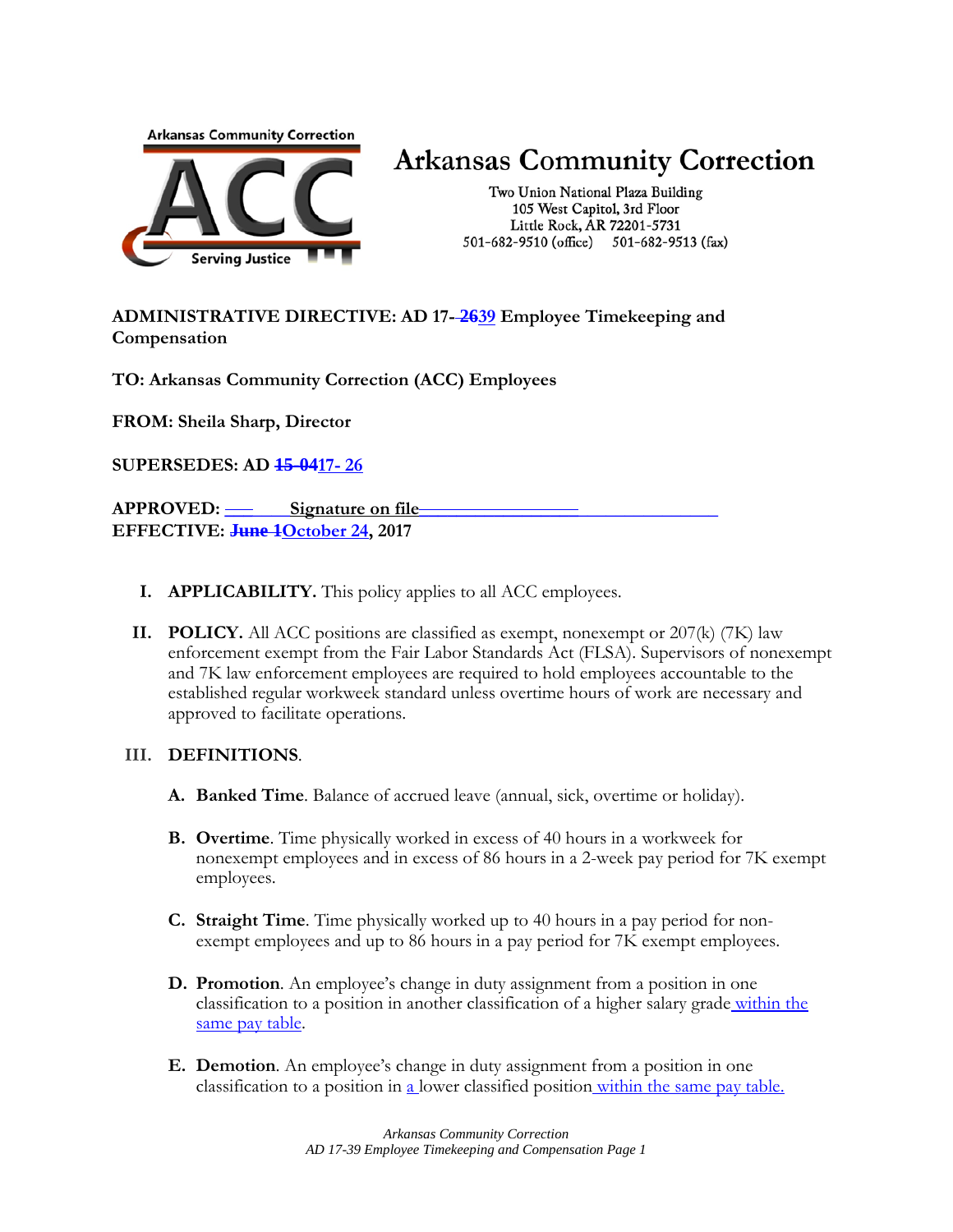**F. Lateral Transfer**. Transferring to another position within the state under the same job classification of title, grade, and pay as their current position or between pay tables.

#### **IV. TIME KEEPING.**

- **A. Time Sheets**. All time sheets must reflect the exact time the employee physically worked, any paid leave, and leave without pay.
- **B. Time Entry Requirements**. All employees must have ALL time entered by noon on the second Wednesday of each bi-weekly pay period. Supervisors are to have all leave and time approved by 8:00 a.m. the very next morning (Thursday). It is mandatory for employees to contact their local timekeeper with any time entry questions that would affect payroll after the noon deadline. Timekeepers are to verify time is entered for employees from their area/center and are to contact HRS with any time entry questions that would affect payroll.
- **C. Light Duty and/or Part**-**Time.** ACC is a full time employer only and does not have any positions that can be utilized as light duty and/or part-time.
- **D.C. Timekeeping Records**. Non-exempt and all 7K exempt employees must accurately complete and submit time sheets through Empowering Arkansas State Employees (EASE) in sufficient time for the timekeeper to meet the payroll schedule. All employees must complete leave request forms and comply with guidance in this policy.
- **E.D. Determining FLSA Designation.** FLSA designations for each position classification within the state Classification and Compensation Act are determined and assigned by OPM. If the FLSA designation of the position occupied by the employee is in question, the appropriate Deputy Director must contact the HRS Administrator and request a classification status review. The HRS Administrator will submit the Request for Review to OPM.
- **F.E. Non-Exempt**. Non-exempt employees are those whose functional job duties and responsibilities do not meet the FLSA exemption test and who are compensated with time on a multiple of their hourly rate of pay for overtime. All time sheets must reflect the exact time the non-exempt employee physically worked. Actual time physically worked above 40 hours in a scheduled workweek is accrued at the rate of time and onehalf. The employee will be paid for overtime exceeding 240 hours.
- **G.F. Exempt.** Employees whose positions meet specific tests established by the FLSA and state law and are exempt from the FLSA overtime provisions requirements. Exempt employees are paid on an annual salary basis.
- **H.G. 7K Law Enforcement (Partially Exempt).** Employees categorized as 7K law enforcement personnel are partially exempt from the FLSA and will record time based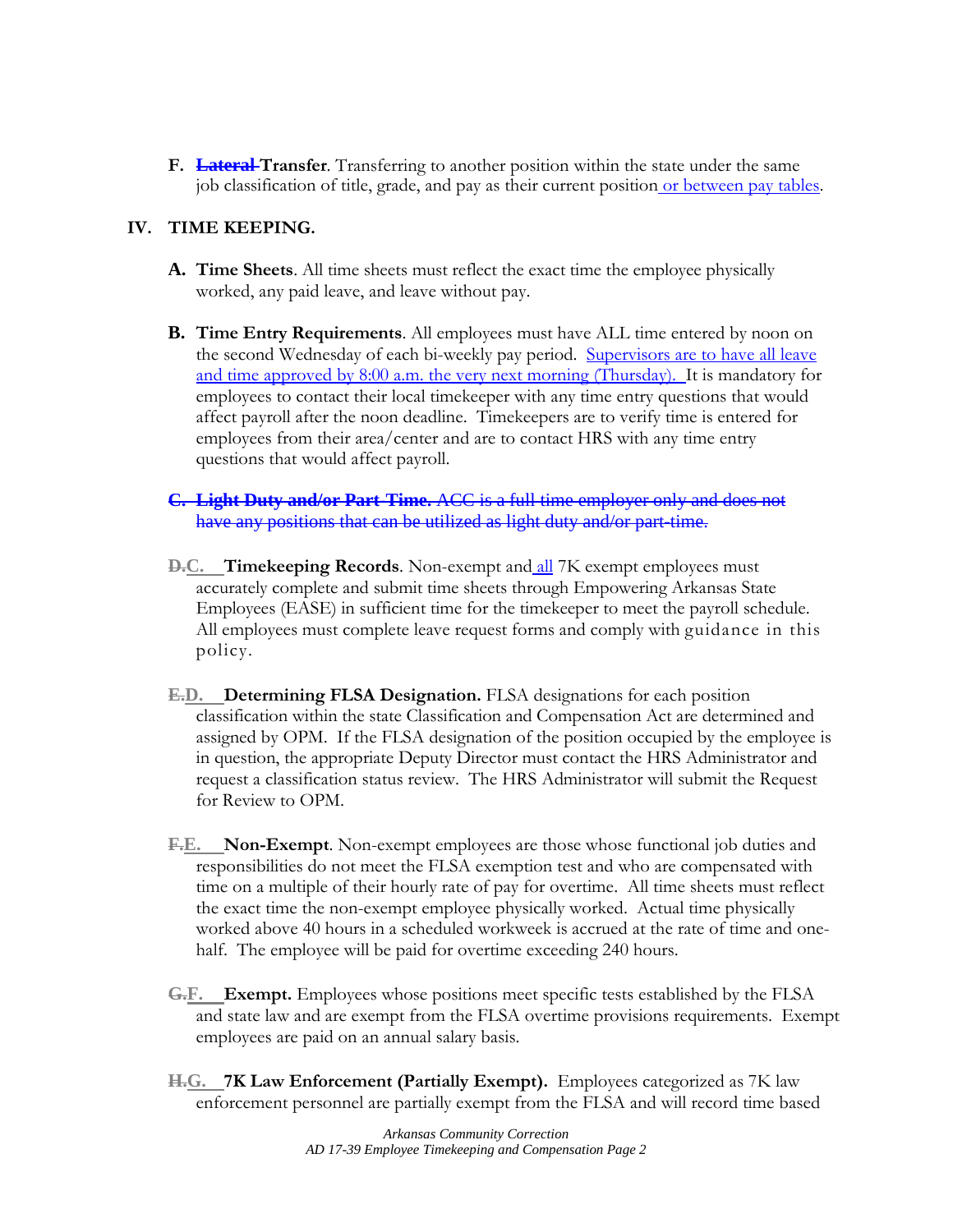on a standard 14-day work period (80 to 86 hours). The partial exemption provides that employees are paid at their regular work schedule rate of pay for the first 80 hours they physically work. Those hours physically worked between 80 and 86 hours will be counted as straight time7K Exemption Gap and placed in the employee's banked straight time7K Exemption Gap account. Any time physically worked in excess of 86 in the 14-day work period is counted at a rate of one and one half times and is banked in the employee's overtime account. The 7K exempt employee will be paid for overtime exceeding 480 hours.

- **I.H. Leave Records**. Supervisors and timekeepers must ensure timekeeping records are forwarded to the new supervisor and timekeeper when an employee transfers, promotes or demotes to another position within the ACC. When an employee leaves the agency, leave records are to be maintained by the timekeeper under the records retention policy. All records are electronic after April 22, 2017.
- **J.I.Use of Banked Holidays, Straight Time, 7K Exemption Gap, and Overtime.** Overtime may only be worked with the approval of an Assistant Area Manager, Assistant Center Supervisor, staff supervisor, or higher. "Authorization to Work Overtime" form must be used to request overtime. Employees are required to use banked leave in the following sequence: holiday, overtime, 7K Exemption Gap, straight time, annual leave, and leave without pay (LWOP) unless an exception is permitted in this policy. If an employee requests annual leave, the timekeeper must check leave balances and charge leave in the same sequence. The timekeeper will correct the employee's time sheet, initial the change, explain the change to the employee and have the employee initial the change.. An employee who requests to use banked holidays, 7K Exemption Gap, straight time, overtime or annual leave may be permitted to do so within a reasonable period after making the request as long as it does not affect critical operations of the agency. The minimum amount of banked holiday, **7K Exemption Gap**, straight time or overtime that can be requested is fifteen (15) minutes. If an employee is in danger of losing annual leave at the end of the year, a supervisor may allow the employee to use annual leave before using banked holiday, straight time, and overtime.
- **K.J. Leave Time. Benefit vs. Entitlement**. Benefits consist of holidays, annual and sick leave. Entitlements are overtime, 7K Exemption Gap, and straight time. Under no circumstance must a benefit be converted into an entitlement by counting it toward the hours the employee physically works. For example, a non-exempt employee uses 8 hours sick leave on Monday, then physically works 10 hours on Tuesday, 9 hours on Wednesday, 8 hours on Thursday and 8 hours on Friday. The employee would have a total of 35 hours physically worked and 8 hours of sick leave for a total of 43 hours. Forty (40) hours is all that is required for the pay week; therefore, the number of sick leave hours charged must be reduced from 8 to 5. Timekeepers should inform the supervisor and employee of the necessary corrections, have the changes to a time sheet and leave slip initialed by the employee and supervisor and then make the appropriate changes to AASIS. Under no circumstance will 3 hours be added to the employee's banked straight time account.

#### **V. COMPENSATION.**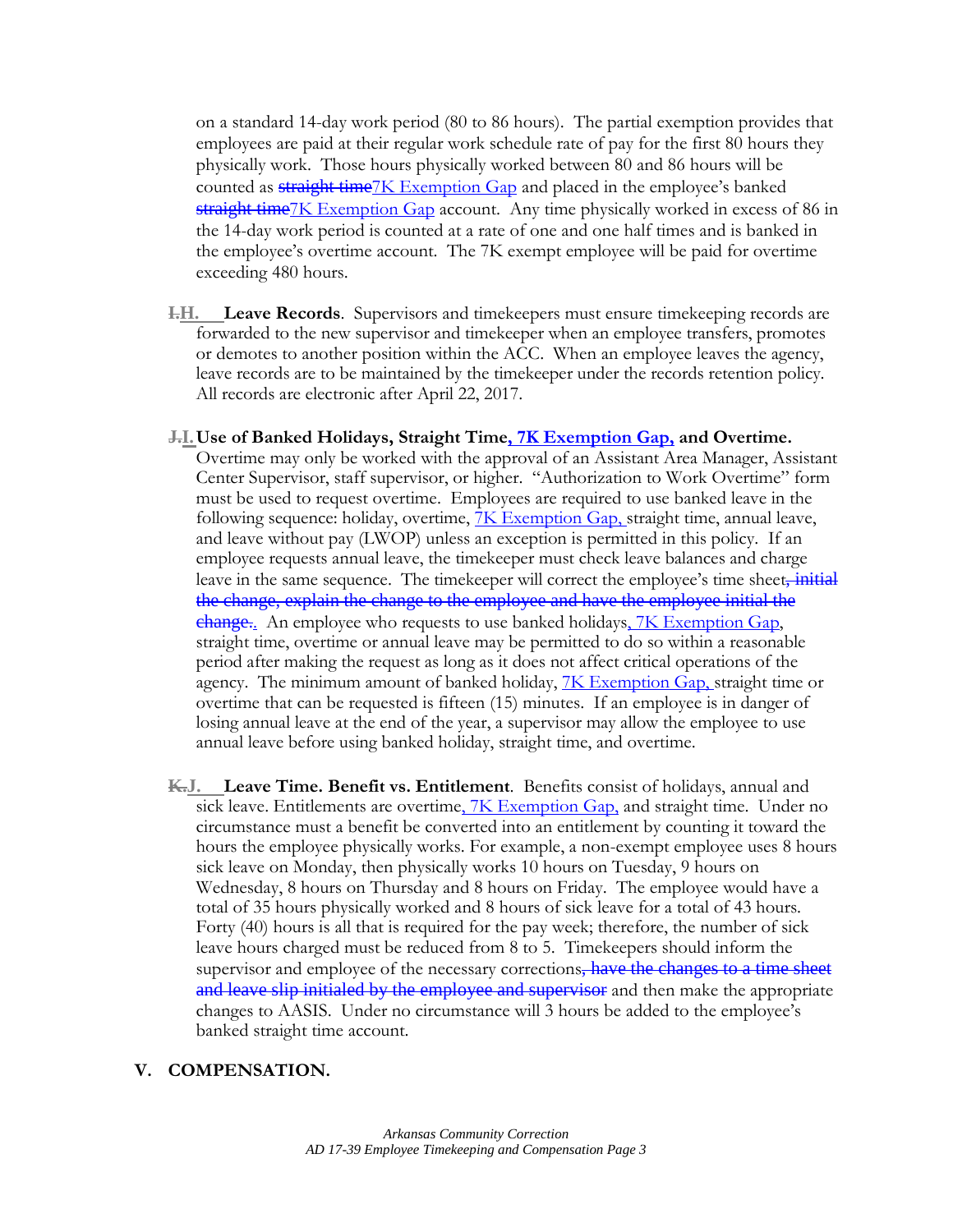- **A. Upon Hire**. The ACC will not transfer holidays, 7K Exemption Gap, straight time, or overtime from other State agencies.
- **B. Promotion**. An employee who is promoted shall receive the maximum annual salary for which he or she is eligible as follows:
	- 1. For a promotion to a position of a higher grade on the same pay **plantable**, the employee's maximum rate of pay shall be increased  $\frac{b \cdot y}{c}$  to ten percent (10%).
- 2. For a promotion from a position on the career service pay plan to a position on the professional and executive pay plan, the employee's maximum rate of pay shall be increased by twelve percent  $(12%)$ .
- $\frac{3}{2}$ . An employee who upon promotion is receiving a rate of pay below the lowest entrance pay level established for the new grade will be adjusted to that lowest entrance pay level for that grade; however, an employee's rate of pay upon promotion cannot exceed the maximum pay level of the grade assigned to the classification<del>, unless the employee is eligible for the career pay level on the career</del> service pay plan.
	- 43. When an employee promotes to a different agency or institution, the originating agency or institution must pay all accumulated compensatory time and overtime to the employee at the time of transfer.
	- 54. Non-exempt employees promoting to an exempt classification must have all accumulated compensatory time and overtime paid at the time of transfer. Payment will be at the rate prior to promotion.

#### **C. Job Series Promotions.**

#### **1. Correctional Officer (Residential Supervisors)).**

Only a CO I may become eligible to be promoted to a Corporal. This promotion will be processed following Human Resources' (HR) receipt of a Promotion Recommendation Form with authorized signatures. The authorized signatures verify that the CO I have met the following criteria:

- completed the one year probationary period
- completed the RSBT Training Academy within the first 9 months of employment with ACC
- successfully completed the Security Officer Training Program
- obtained an overall a "satisfactory" in the most current performance evaluation rating,
- and is free from disciplinary action greater than a verbal warning.

Promotion will result in an increase of one salary grade; however, the promotion will not go into effect until the Promotion Recommendation Form is received in HR. The documentation provided to HR will be placed in the employee's personnel file.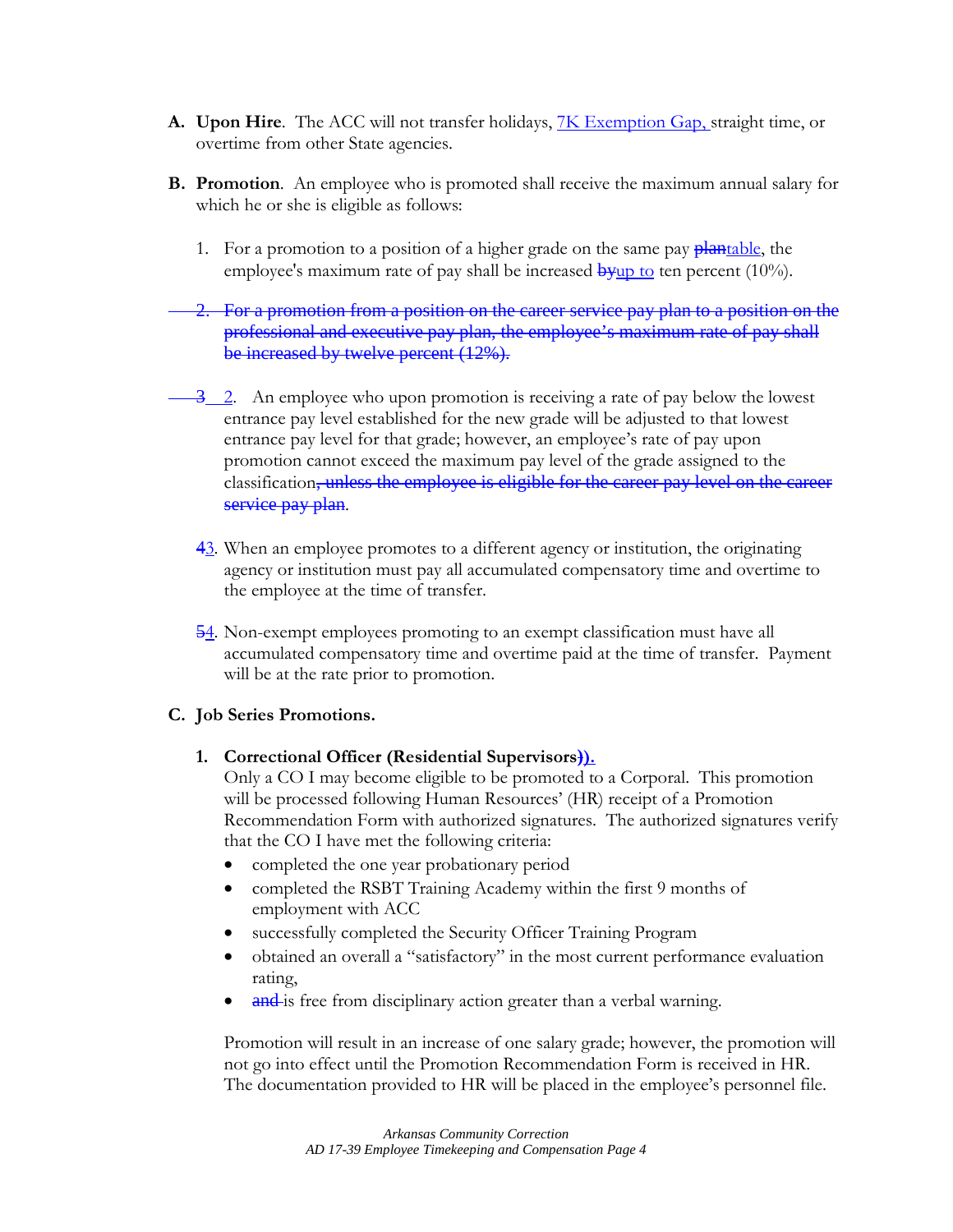If an employee cannot attend the required RSBT Academy within the first 9 months of employment due to extenuating circumstances, the Deputy Director of Residential Services must approve a requested extension. If approved, the employee will not receive a promotion to a Corporal until completion of the required RSBT Academy and previously stated eligibility criteria.

#### **2. Parole/Probation Officer.**

#### **a. Promotion from PPO I to PPO II**

Only a PPO I may become eligible to be promoted to a PPO II. This promotion will be processed following Human Resources' (HR) receipt of a copy of the signed F7 (Application for Award of Law Enforcement Officer Certificate) submitted to the Commission on Law Enforcement Standards and Training (CLEST) authorized signatures. The authorized signatures verify that the PPO I have met the following criteria:

- completed the one year probationary period
- successfully completed ACC basic PPO Training Academy, as well as Firearms Qualification
- successfully completed the Field Training Officer Program
- obtained an overall "satisfactory" in the most current performance evaluation rating,
- and is free from of disciplinary action greater than a verbal warning.

Promotion will result in an increase of one salary grade; however, the promotion will not go into effect until the official certification is received in HR from CLEST. The documentation provided to HR will be placed in the employee's personnel file.

If an employee cannot attend the required PPO Academy within the first 9 months of employment due to extenuating circumstances, the Deputy Director of Parole/Probation Services must approve a requested extension. If approved, the employee will not receive a promotion to a PPO II until completion of the required PPO Academy and previously stated eligibility criteria.

#### **b. Promotion from PPO II to an Agent**

Only ACC employees in PPO II positions (excluding those assigned to institutions) may voluntarily apply for promotion to a Parole/Probation Agent (Agent). The PPO II must meet the following criteria for the promotion:

- served in a PPO II position for two consecutive years immediately prior to application for Agent
- must be current on firearms requalification prior to his/her scheduled Promotion Board interview
- obtained an overall satisfactory for the past 2 years as a PPO II, with no disciplinary action (excluding verbal warnings) during the same period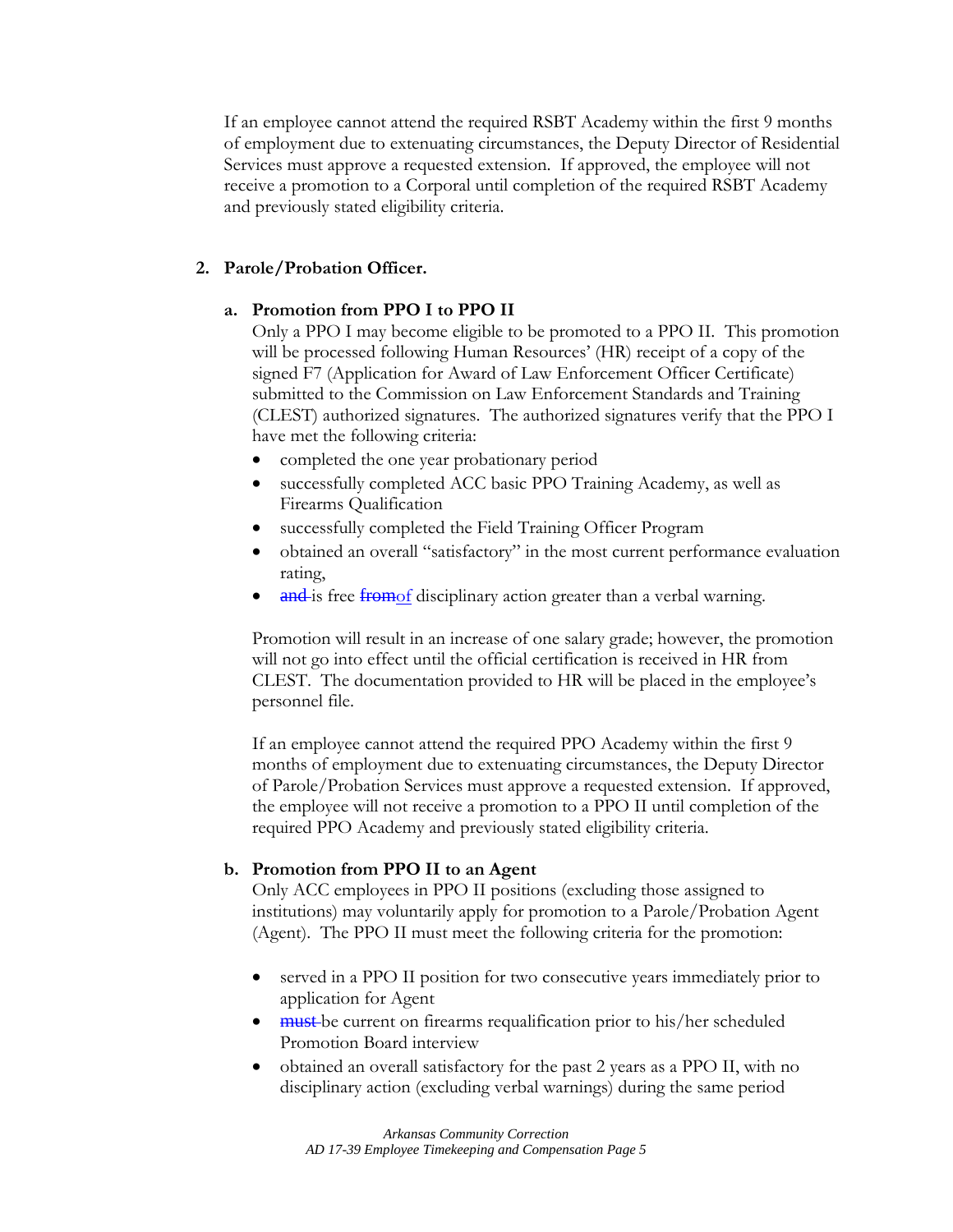- must be current on defensive tactics refresher course prior to his/her scheduled PB interview
- passed the PPA written examination with a minimum of 80%. If an employee fails the written examination, that employee will have an additional opportunity to take and pass the examination with a minimum score of 80%. If the employee fails the examination the second time, the employee must wait a period of six months to retake the examination and must pass with a minimum score of 80%; and
- successfully complete ACC's Leadership Course before scheduled Promotion Board interview
- must have current First Aid/CPR certifications
- receivereceived a favorable promotion recommendation by the Promotion Board.

If a PPO II receives a disciplinary of a written warning or greater, the employee's two consecutive years will start over.

Promotions will result in an increase of one salary grade; however, the promotion will not go into effect until the completed Parole–Probation Recommendation Summary form is received in HR. The documentation provided to HR will be placed in the employee's personnel file.

- **D. Demotion**. When an employee is demoted for cause or voluntarily solicits a demotion, his or her rate of pay shall be:
- 1. Fixed at the rate equal to ten percent (10%) less than the employee's rate of pay at the time of the demotion for demotions of one or more grades on the career service pay plan or on the professional and executive pay plan.
- 2. Fixed at a rate equal to twelve percent (12%) less than the employee's rate of pay at the time of demotion for demotions of one (1) or more grades from a position on the professional and executive pay plan to a position on the career service pay plan.
- 3 1. For a demotion to a position of a lower grade on the same pay table, the employee's maximum rate of pay shall be decreased up to ten percent (10%).
- 2. If the employee's salary falls below the entry pay level of the new grade upon demotion, his/her salary will be adjusted to entry level for that grade.
	- $42$ . An employee's rate of pay upon a demotion cannot exceed the amount provided by the maximum pay level of the grade assigned to the classification, unless the employee is eligible for career pay level of the career service pay plan.
	- 54. An employee returning within 12 months after a promotion to a position or classification that they previously occupied is eligible for a rate of pay not greater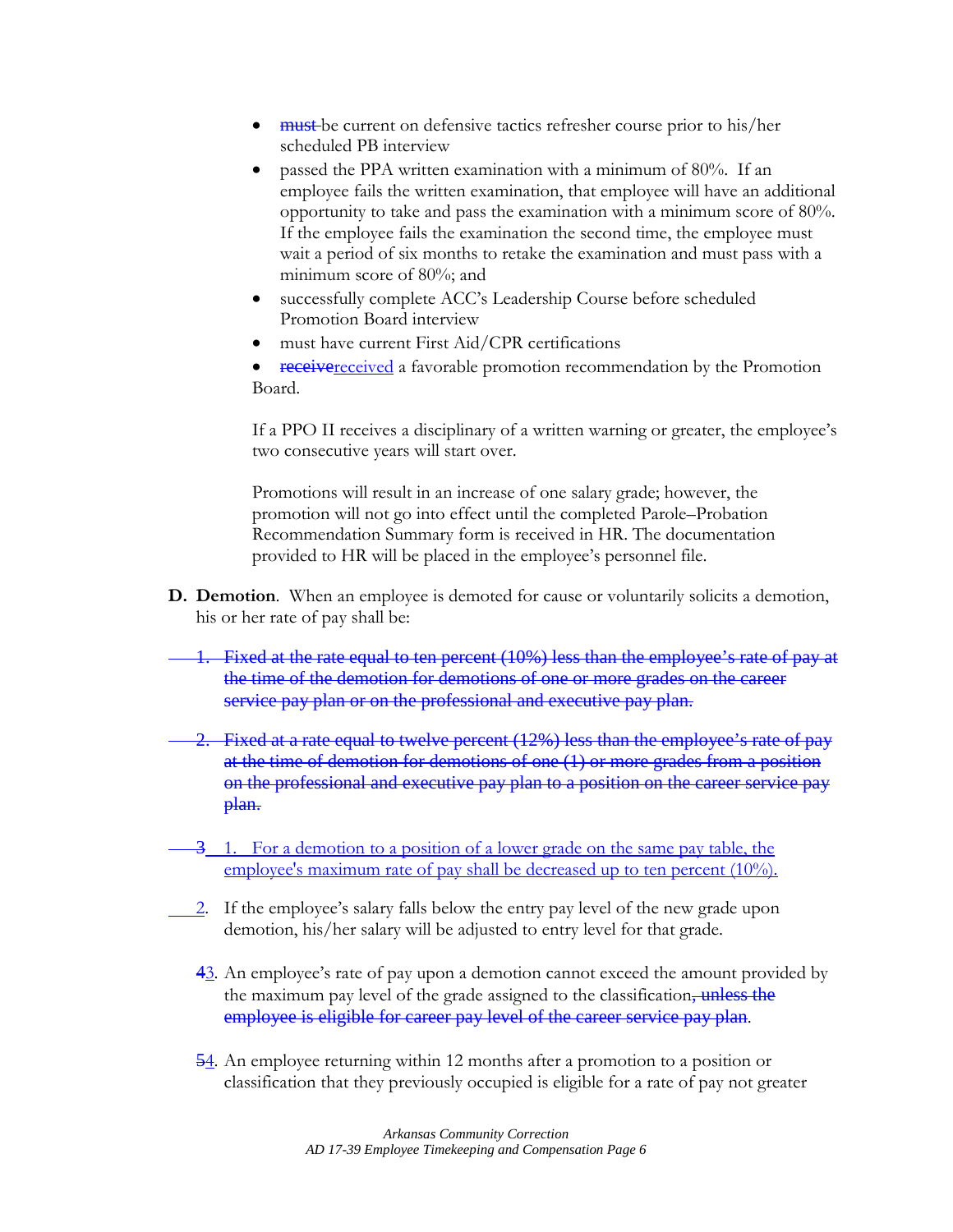than that for which the employee would have been eligible had they remained in the lower-graded classification.

- **E.**
- **E.Transfer.** An employee transferring positions from one pay table, either within the same agency or a different agency, may receive a change in pay if one of the following occurs:
	- 1. The employee's salary falls below the entry pay level of the new grade then the employee's salary will be adjusted to the entry pay level.
	- 2. The rate of pay must not exceed the maximum pay level.
	- 3. When an employee transfers to another agency, the originating agency must pay the employee for all accumulated compensatory time and overtime accrued at the time of transfer.
	- **F. Retirement.** Employees are permitted to defer to the State 457 Deferred Compensation Plan for all, or a portion, of their final lump sum monies (comprised of unused sick or vacation leave) provided the employee follows the requirements of the program. For more information on Deferred Compensation please click this link Arkansas Diamond [Deferred Compensation Plan information.](https://myplan.voya.com/einfo/planinfo.aspx?cl=GOVCR1&pl=711001PU&page=plan_informationintroduction&domain=myplan.ingplans.com) Employees should discuss this option with HRS before their termination due to retirement.
	- **FG. Termination.** Upon termination from employment, the employee shall receive payment for any unused annual leave, birthdays, and holidays, not to exceed 240 hours, and straight time and overtime at the employee's final regular rate of pay. 7K Exempt employees will receive all unused holidays. Time will be paid the first full pay period after the termination.
	- **GH. Pay Periods.** Biweekly pay periods run from Sunday of one week through Saturday of the following week. Employees are paid every other Friday for time worked through the preceding payroll cycle. The time sheet is used to record hours worked by non-exempt and all 7K exempt employees during the pay period. A pay period schedule is retained in HRS.
	- **HI.Meal, Rest and Fitness Breaks.** Generally, non-exempt employees assigned to posts or workstations requiring constant staffing are allowed a 15-minute paid rest break in the morning and in the afternoon, at times approved by the supervisor. They must be completely relieved of their duties and free to leave the post during this time. Although other employees may be allowed the same, it is not a right, but a privilege at the discretion of the supervisor. When rest breaks are authorized, they may be combined for the purpose of participating in fitness activities and may not exceed 30 minutes.

All employees are allowed a 30 to 60 minute unpaid lunch break, depending on their approved work schedule. This break may not be combined with rest breaks, nor taken to leave work early or arrive late. When an employee does not take a break during the day the benefit is lost. Aside from the breaks described above, there are no other authorized breaks (e.g., smoking, etc.).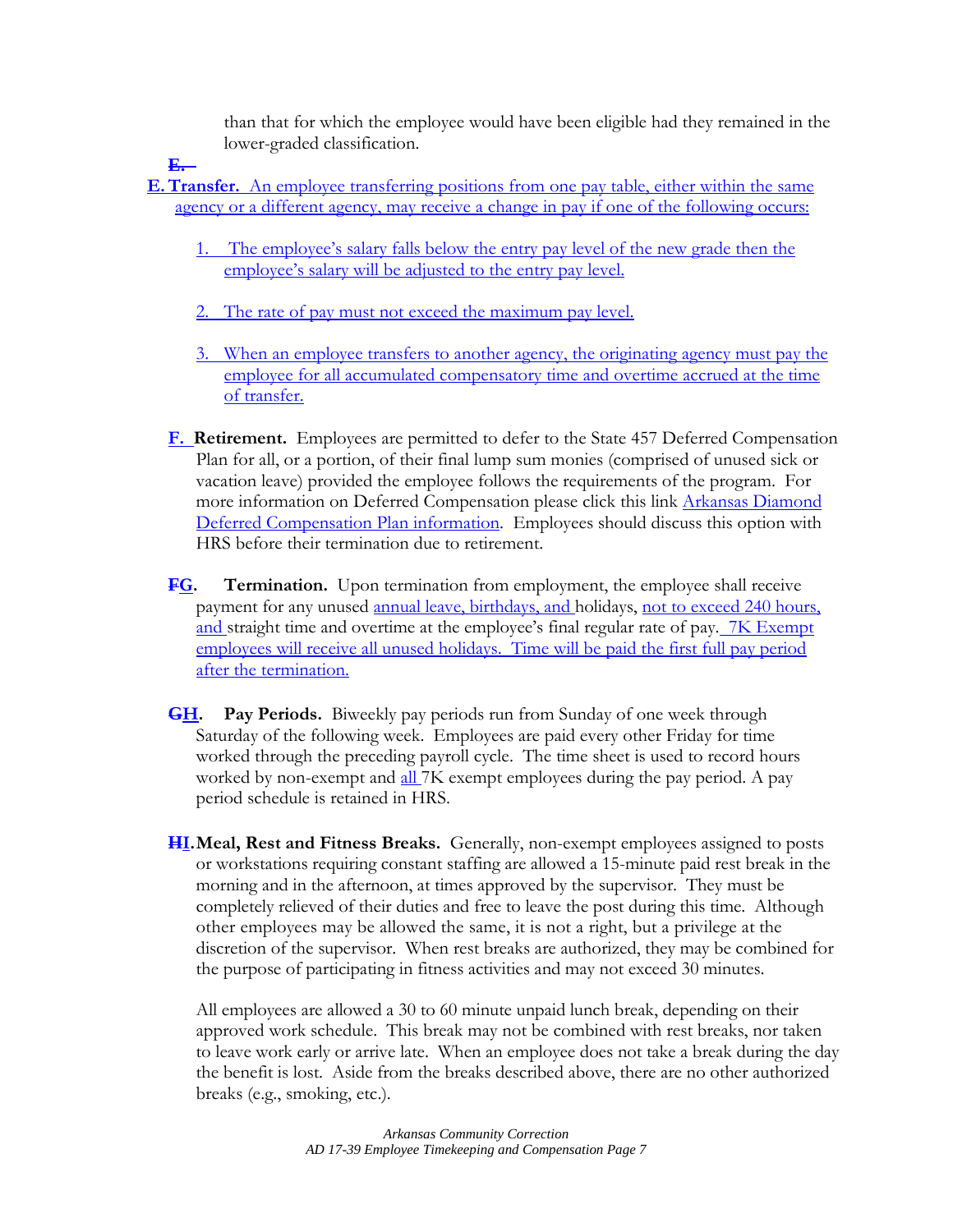- **J. On-Call Time**. Time spent on-call, under circumstances where the time can be used effectively for personal purposes, is not compensable. Generally, an employee who is not required to remain on ACC premises but is merely required to leave word with ACC officials where he/she may be reached or carry a cell phone while "on-call." To be considered as compensable on-call time, an employee must be restricted from using the time for his or her personal pursuits. Should an employee be called in while on-call, pay begins when the employee receives the call. The employee must report immediately and no later than 1 hour after receiving the call. An employee who reports later than 1 hour will be paid beginning upon arrival. Should the employee be released before the end of the shift or the end of their regular work schedule, on-call pay will be stopped when the employee leaves the premises.
- **I. Workers Compensation.** Employees who are absent from work due to a temporary occupational injury or illness and who are entitled to Workers' Compensation benefits may use their accrued leave as a supplement to such benefits not to exceed the employee's regular salary rate of pay per pay period. Contact the ACC Benefits AnalystAgency Human Resources Manager in Human Resources for more information.
- **J. Over-payments.** Employees are responsible for monitoring personal bank account direct deposits from ACC to ensure accurate compensation. In the event of an overpayment, the employee must contact his/her supervisor and Human Resources Section immediately for corrective action. Employees will be held accountable for refunding all overpayments back to the agency. An employee's lack of cooperation in refunding the agency can lead to disciplinary action up to termination.
- **K. Compensable Time for Training/Travel**. If an ACC employee is required to attend training or a meeting on a weekend or regular day off, the time must be counted as time worked. It must be counted toward the pay period. Any time worked over these scheduled hours may be counted as straight or over time, whichever applies. Travel to and from training is also compensable as time worked. Travel time for training begins from the employee's physical place of employment and ends upon return to the employee's work location. If unforeseeable events prevent an employee from arriving at their destination in a timely manner, the supervisor must be notified immediately. Specific questions regarding whether training time is compensable should be directed to the HRS Administrator. Employees must receive approval before attending training. Hours in preparation for a license or certification exam cannot be counted toward compensated time.

#### **VI. FORMS LIST.**

Authorization to Work Overtime Leave Request for Employee Time Sheet Weekly Application for Promotion to Agent Promotion Recommendation Form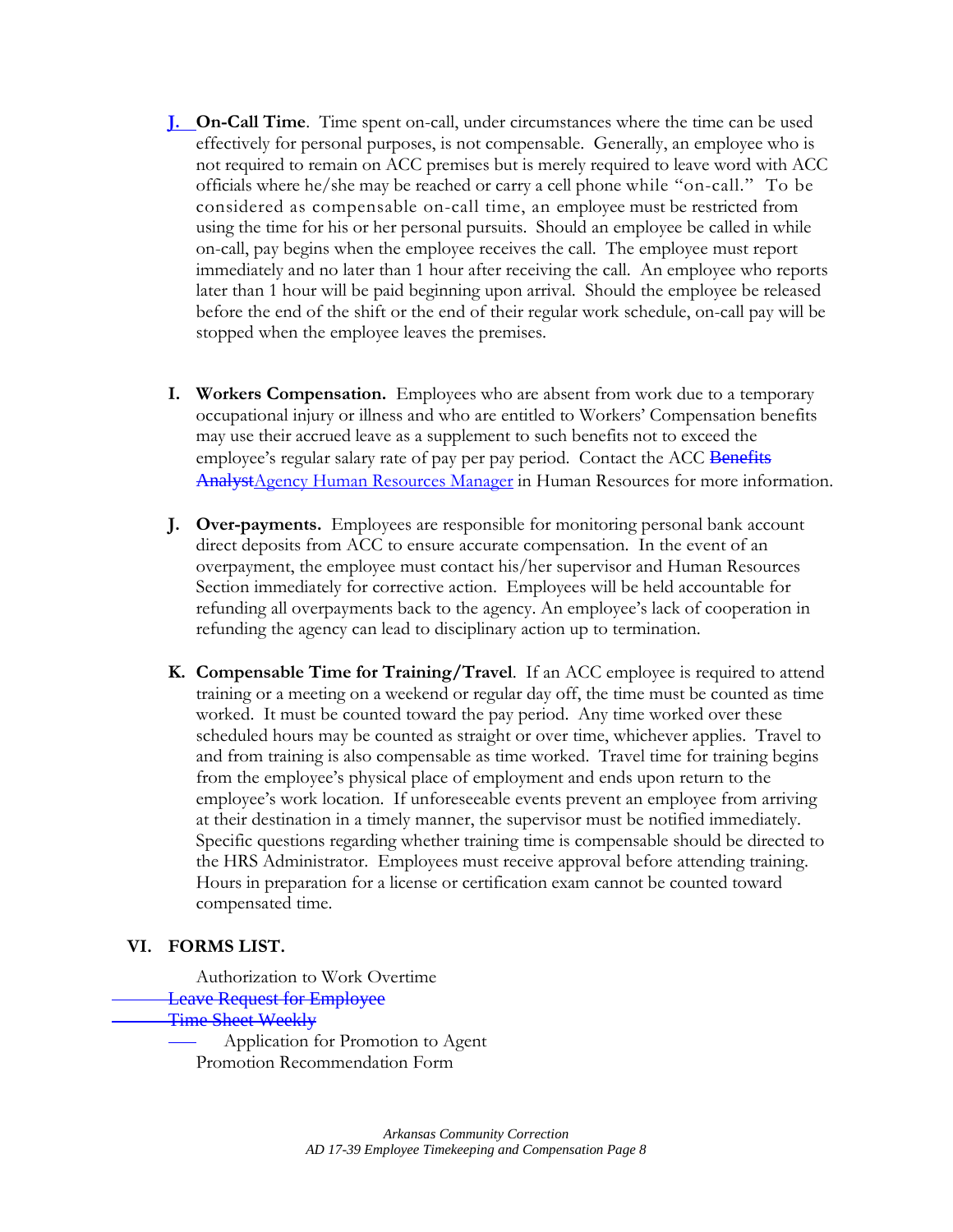*Arkansas Community Correction AD 17-39 Employee Timekeeping and Compensation Page 9*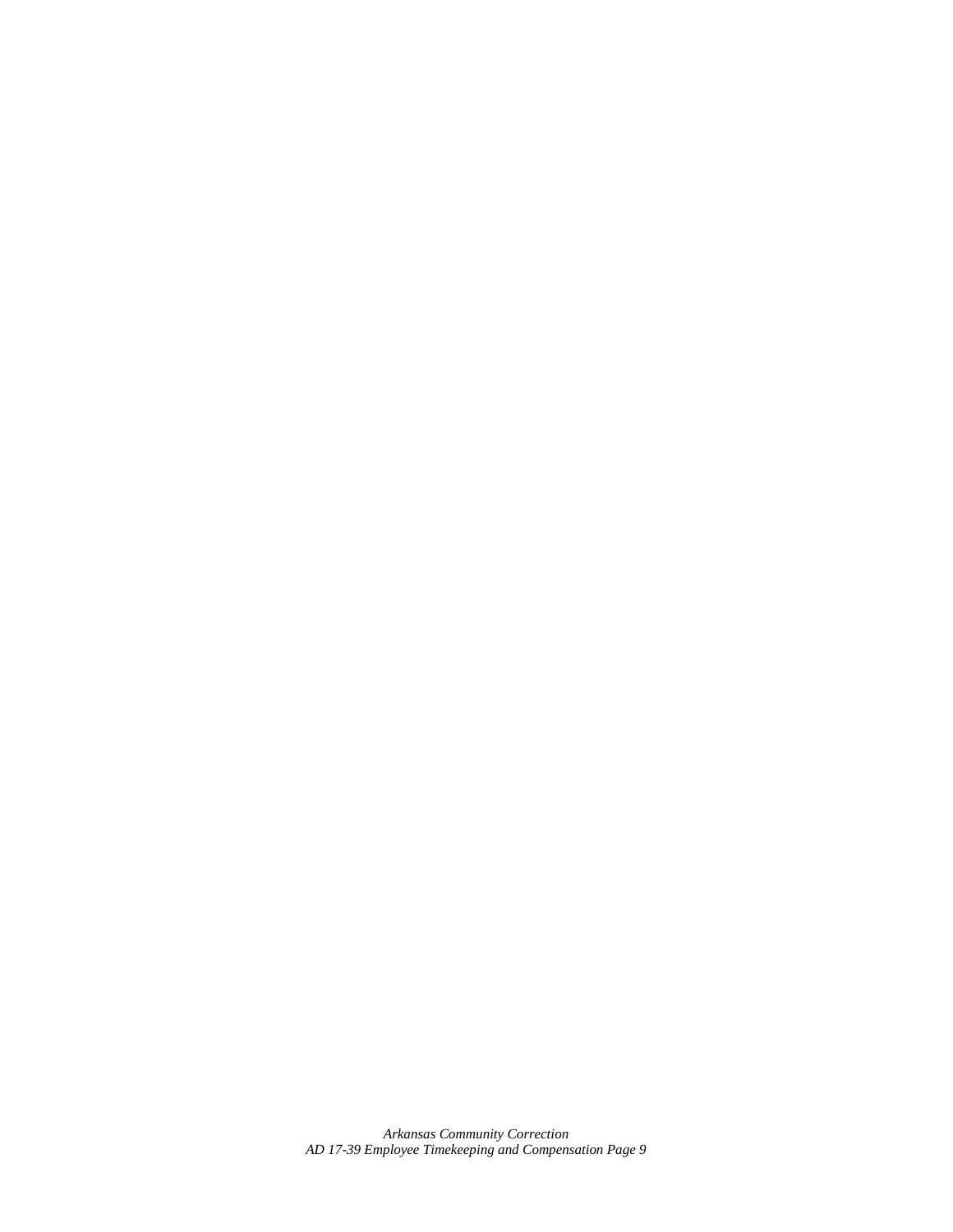



# **Arkansas Community Correction**

Two Union National Plaza Building 105 West Capitol, 3rd Floor Little Rock, AR 72201-5731 501-682-9510 (office) 501-682-9513 (fax)

#### **ADMINISTRATIVE DIRECTIVE: 15-0317-41 Employee Associations**

- **TO: Arkansas Community Correction Employees**
- **FROM: Sheila Sharp, Director**

**SUPERSEDES: NoneAD 15-03**

**APPROVED Signature on File\_ EFFECTIVE: May 1, 2015December 31, 2017**

- **I. APPLICABILITY.** This policy applies to Arkansas Community Correction (ACC) employees.
- **II. POLICY.** Arkansas Community Correction allows and encourages Employee Associations to operate on department property in accordance with this policy, applicable laws and the association's established by-laws. Employee Associations may provide social, recreational, professional and charitable events as a method of maintaining or improving employee morale. Employee Associations may not function as political or collective bargaining groups.

#### **III. GUIDANCE.**

**A.** Prior to forming an association, organizers must obtain permission of their Center Supervisor or Area Manager. Associations at the Central Office must obtain the Director's permission.

#### **B. Bylaws.**

- 1. Each association must have its own bylaws and provide a current copy and any amendments to the applicable Center Supervisor or Area Manager. Central Office associations must provide a copy to the Deputy Director of Administrative Services.
- 2. The attached "Employee Association Bylaws Template" is provided for guidance in developing bylaws.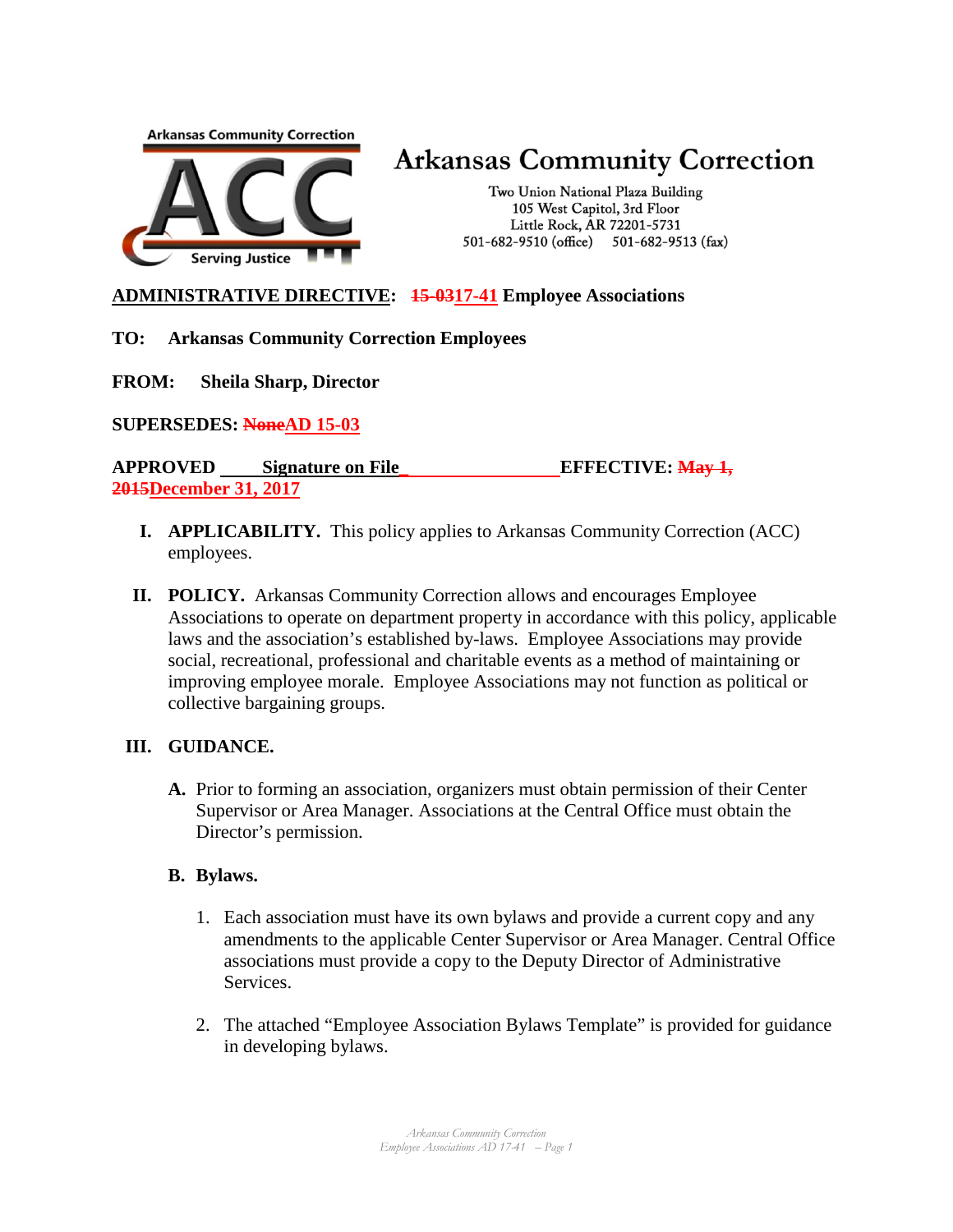- **C**. **Fundraising.** An Employee Association may collect dues from its members and conduct lawful fundraising activities for the benefit of the association, its members or charitable efforts.
	- 1. Detailed financial records must be kept on the receipt of funds, bank deposits, fund disbursements, contracts and any other financial transaction of the association.
	- 2. Employee associations must comply with all provisions of the attachment, Employee Association Financial Requirements, AD 15-03 Form 2.

#### **D. Audits.**

- 1. The financial records of an Employee Association are subject to audit by the ACC Internal Auditor. (1) 1. Employee associations are encouraged to have independent audits on an annual basis.
- 2. A copy of the most recent audit must be provided to the Deputy Director of Administrative Services no later than 30 days after the completion of the audit.

### **IV. ATTACHMENTS AND FORMS.**

AD 15-03 Employee Association Bylaws Template AD 15-03 Employee Association Financial Requirements AD 15-0317-41 Form 1 Approval of By-Laws Form AD 15-0317-41 Form 2 Financial Requirements Obligations Form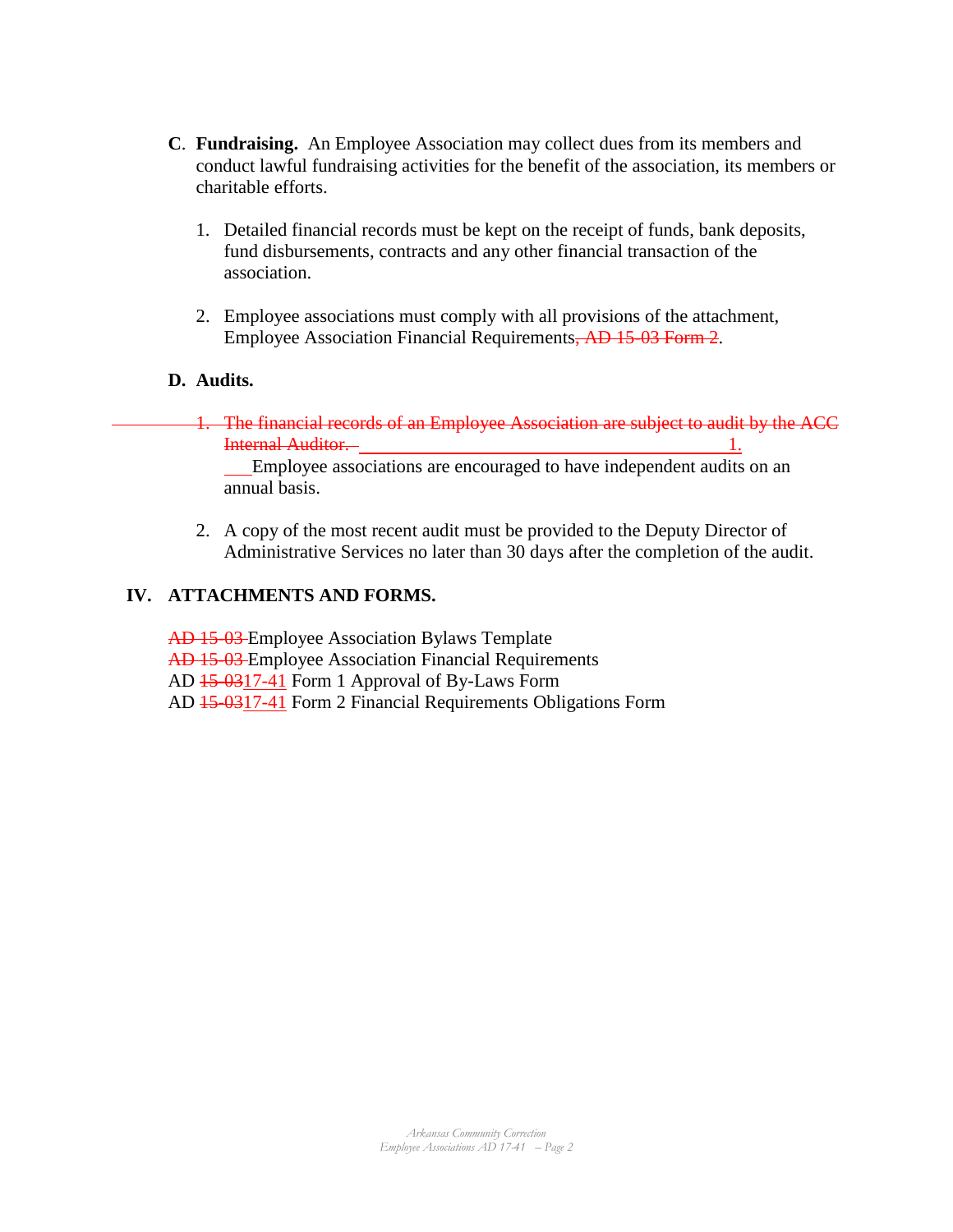#### **[EMPLOYEE ASSOCIATION BYLAWS TEMPLATE]**

#### **[Name, such as: ACC CENTRAL OFFICE EMPLOYEE ASSOCIATION] BYLAWS**

#### **ARTICLE I: NAME, PURPOSE, POWERS AND STATUS**

**Section 1. Name.** This association is named [Name] (hereinafter referred to as association). The association's main office is located at: [full address]

**Section 2. Purpose.** The association is a non-profit association and must be operated for the charitable, educational and recreational interests of its members and its community. The association may develop and maintain liaisons with other associations affiliated with Arkansas Community Correction for mutual assistance and for the interchange of ideas and information.

**Section 3. Powers.** The association has the power, directly or indirectly, alone or in conjunction or cooperation with other associations, to do any and all lawful acts which may be necessary or convenient to affect the association's purpose and to aid or assist others whose activities further accomplish, foster or attain such purpose. In the furtherance of its purpose the association may collect membership dues and engage in fund-raising activities. The powers of the association may include, but are not limited to the acceptance of contributions from the public and private sectors, whether financial or in kind contributions.

**Section 4. Non Profit Status.** Required state and federal reports are submitted in order to establish and maintain nonprofit status.

#### **ARTICLE II. MEMBERSHIP**

**Section 1. Membership.** All members have the same rights and obligations with respect to voting, dissolution, and transfer. No member may transfer a membership to any other person. Membership is open to all persons who are employed by Arkansas Community Correction. A member may resign at any time. A member may not be expelled, suspended, or terminated as long as such member is actively employed by ACC and is not in arrears on the payment of membership dues. Expulsion, suspension, or termination of a member must be fair and reasonable. It is fair and reasonable when the member is given notice not less than 15 days prior to the expulsion, suspension or termination and the reasons therefore, and an opportunity for the member to be heard, orally or in writing, not less than 5 days before the effective date of the action or it is fair and reasonable taking into consideration all of the relevant facts and circumstances.

**Section 2. Dues.** In the event that membership dues are collected, the dues must be paid [quarterly, semi-annually and/or annually]. If monthly, the dues will be payable on the first day of the month. . Membership dues will not be refunded regardless of the circumstances.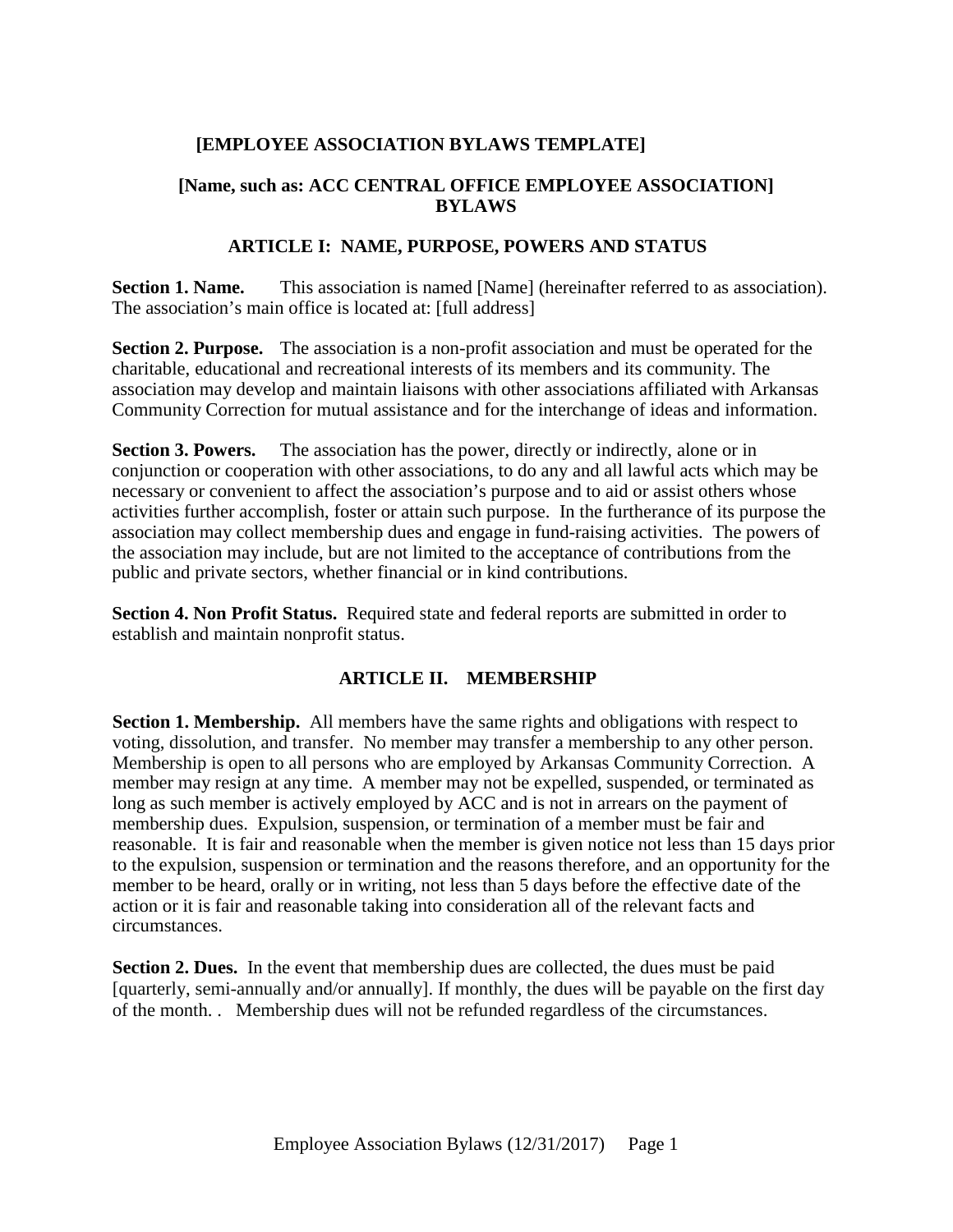**Section 3. Meetings.** The association must hold a minimum of 3 meetings each year, spaced reasonably throughout the year and written minutes of those meetings will be recorded. All minutes shall include a treasurer's report. Reasonable efforts must be made to announce to the membership at least 5 business days in advance of regular and special meetings to include time, date, place, and anticipated substantial agenda items such as those requiring a vote.

**Section 4. Voting.** A majority of the members present at a pre-announced meeting are required to approve an act of the association.

### **ARTICLE III. OFFICERS**

**Section 1. Officers and Duties.** The officers shall be the President, Vice-President, Treasurer, and Secretary. The officer duties are as implied by their respective titles and duties specified in these Bylaws. Each officer must keep accurate records of his/her work and turn them over to his/her successor.

The President is expected to preside at scheduled meetings. The President's role is to lead the association in performing its duties and responsibilities.

The Vice-President is expected to preside at meetings in the absence or disability of the President. In such situations he/she will perform the President's duties. When acting as President, the Vice-President has all the powers and restrictions of the President's position.

The Treasurer is responsible for oversight of the financial condition and affairs of the association and must keep the officers and members informed. The Treasurer must ensure appropriate financial reports, including an account of transactions, are made available upon request to ACC Internal Audit, association officers, and members. The Treasurer is responsible for ensuring association funds are properly deposited in a checking/savings account, maintaining a proper receipt process as evidence of the payment of dues, and keeping an itemized record of all receipts and expenditures. The Treasurer must follow the accounting procedures for procurement, disbursement and money management as outlined in the document entitled "Arkansas Community Correction Financial Requirements." The Treasurer must make reasonable efforts to ensure others involved with financial transactions understand and comply with the financial requirements.

The Secretary must keep an accurate and permanent set of written minutes of all meetings and actions of the association and officers and maintain a current list of all members. The minutes of each meeting must state the date, time and place that it was held and such other necessary information to determine the actions. The Secretary must provide the required meeting notices or ensure another person accomplishes this. The Secretary will perform other duties and powers as may be prescribed. The Secretary must preserve records and letters of value to the association and its members. The Secretary must present previous meeting minutes at each meeting.

All officers have an affirmative duty to ensure adherence to all provisions of the Bylaws and the document entitled "Arkansas Community Correction Financial Requirements."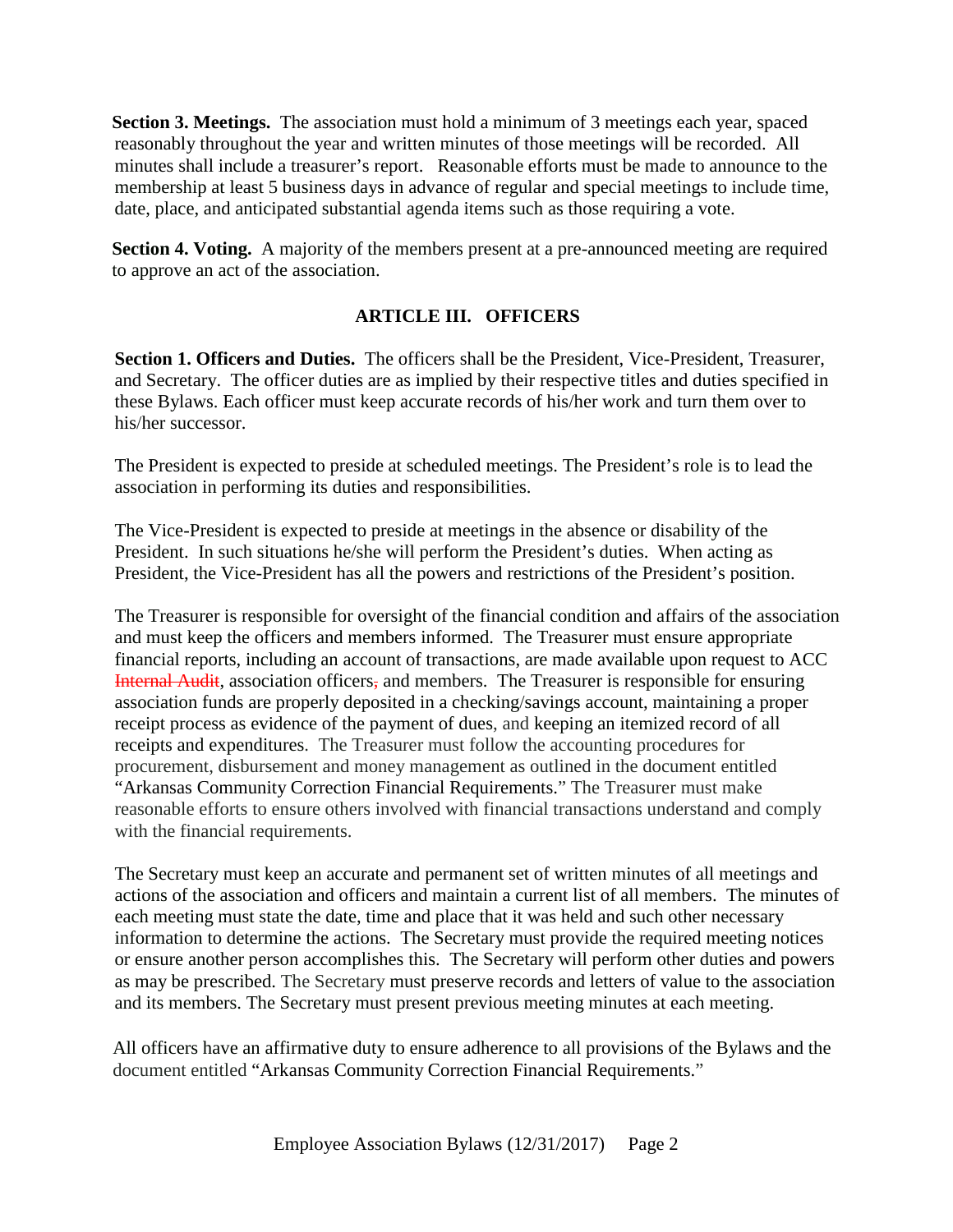**Section 2. Officer Eligibility.** Only members in good standing are eligible for office. The ACC Director, Chief Deputy Director, Deputy Directors, Assistant Directors, Center Supervisors and Area Managers may serve as advisors and will have the discretion to amend or deny any recommendations that are voted into action by the members if the event is in conflict with agency rules and regulations and/or would be perceived to be out of line with the agency's image and direction.

**Section 3. Election and Term of Office.** The term of office is one year. An exception to the one-year term of office will be if any officer resigns or is removed from office for cause by a vote of the membership present at a meeting. No person may serve in the same elected position for more than one year, or as an officer in the association for more than 4 consecutive years. Elections must be held annually.

**Section 4. Vacancies.** An officer may resign at any time by delivering written notice to the President or Secretary. A resignation is effective when the notice is given unless the notice specifies a date. In the event an officer resigns, his/her duties may be assumed by one of the remaining officers until a special election is held to fill the vacant office.

# **ARTICLE IV. FINANCIAL REQUIREMENTS**

The "Arkansas Community Correction Employee Association Financial Requirements" document governs association financial matters. Refer to that document for information on such topics as bookkeeping, purchasing, and receiving funds and/or donations.

# **ARTICLE V: COMMITTEES**

**Section 1. Creation.** The officers of the association may create one or more committees and appoint officers to serve on the committees in conjunction with volunteers of the association membership.

# **ARTICLE VII: DISSOLUTION**

**Section 1. Procedure.** Dissolution is authorized if it is approved by the members by a 2/3 vote. The officers must give fair and reasonable notice to the members of the meeting stating the purpose, or one of the purposes, of the meeting is to consider dissolving the association and contain or be accompanied by a copy or summary of the plan of dissolution. If the officers seek to have the dissolution approved by the members by written consent or written ballot, the material soliciting the approval must contain or be accompanied by a copy or summary of the plan of dissolution which must indicate to whom the assets owned or held by the association will be distributed after any creditors have been paid.

**Section 2. Articles of dissolution.** At any time after dissolution is authorized, the association may dissolve by delivering to the Arkansas Secretary of State articles of dissolution with provisions contained in A.C.A. 4-33-1404. Also, appropriate documentation must be provided to the Internal Revenue, such as the final tax form indicating dissolution.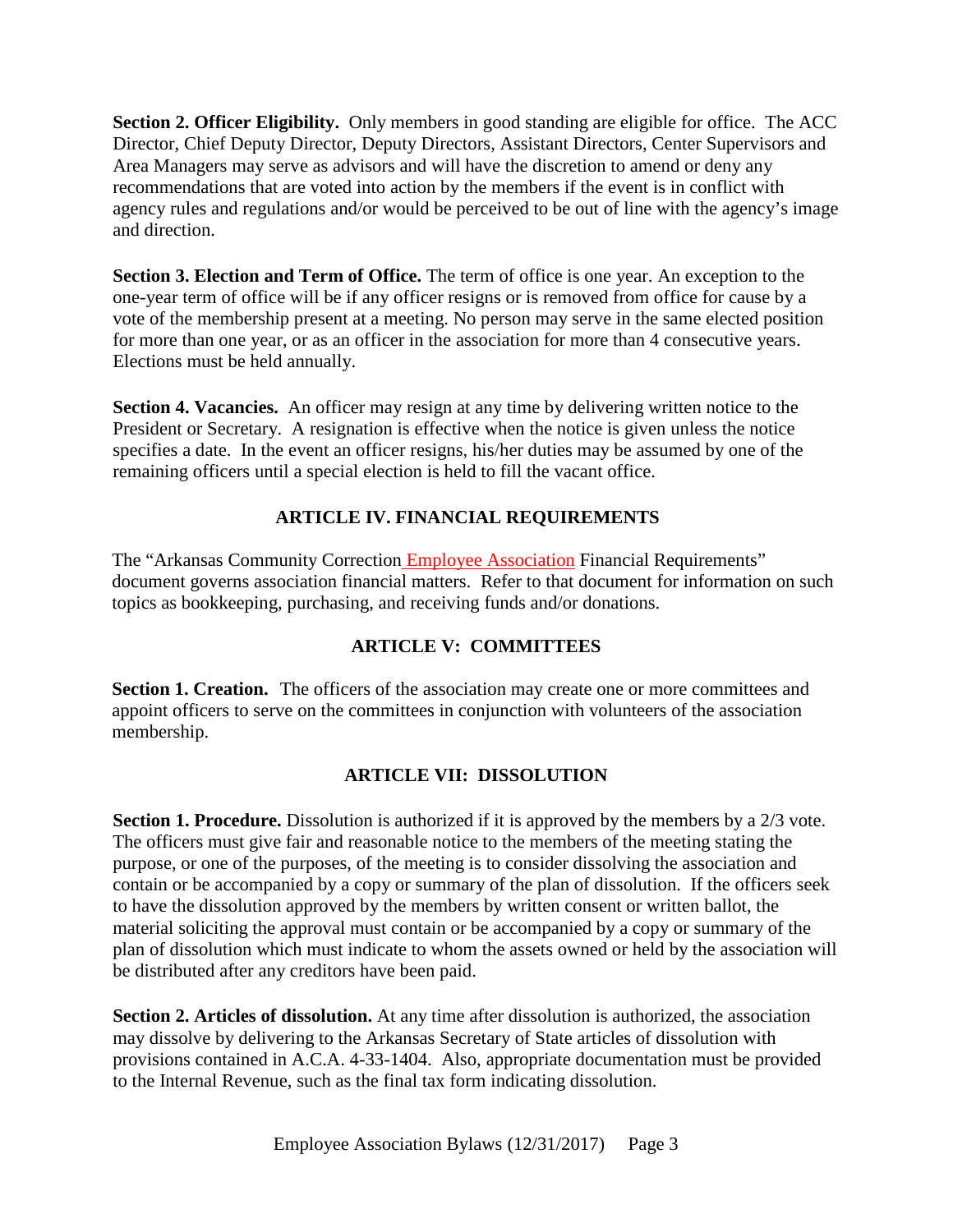**Section 3. Effect.** A dissolved association continues its corporate existence but may not carry on any activities except those appropriate to wind up and liquidate its affairs.

#### **ARTICLE VIII: MISCELLANEOUS**

**Section 1. Benefits of Membership.** The association may establish benefits commensurate with tax rules for the members and must make such information available to the members. The members may vote to change or amend the benefits provided by the organization as the circumstances, needs, and desires of the members dictate by a majority vote of the members.

#### **ARTICLE IX: RULES OF ORDER**

**Section 1. Rules of Order.** When not in conflict with these By-Laws, Robert's Rules of Order should be the parliamentary authority for all matters of procedure.

### **ARTICLE X: BYLAWS**

**Section 1. Amending the Bylaws.** The Bylaws may be amended by a majority of the membership in attendance at the regular meeting. At least 30 days written notice is given to the membership of the intention to alter, amend, repeal or adopt new Bylaws at such meeting.

**Section 2. Adoption.** By-Laws must be adopted by a majority vote of the membership at the regular meeting of the members.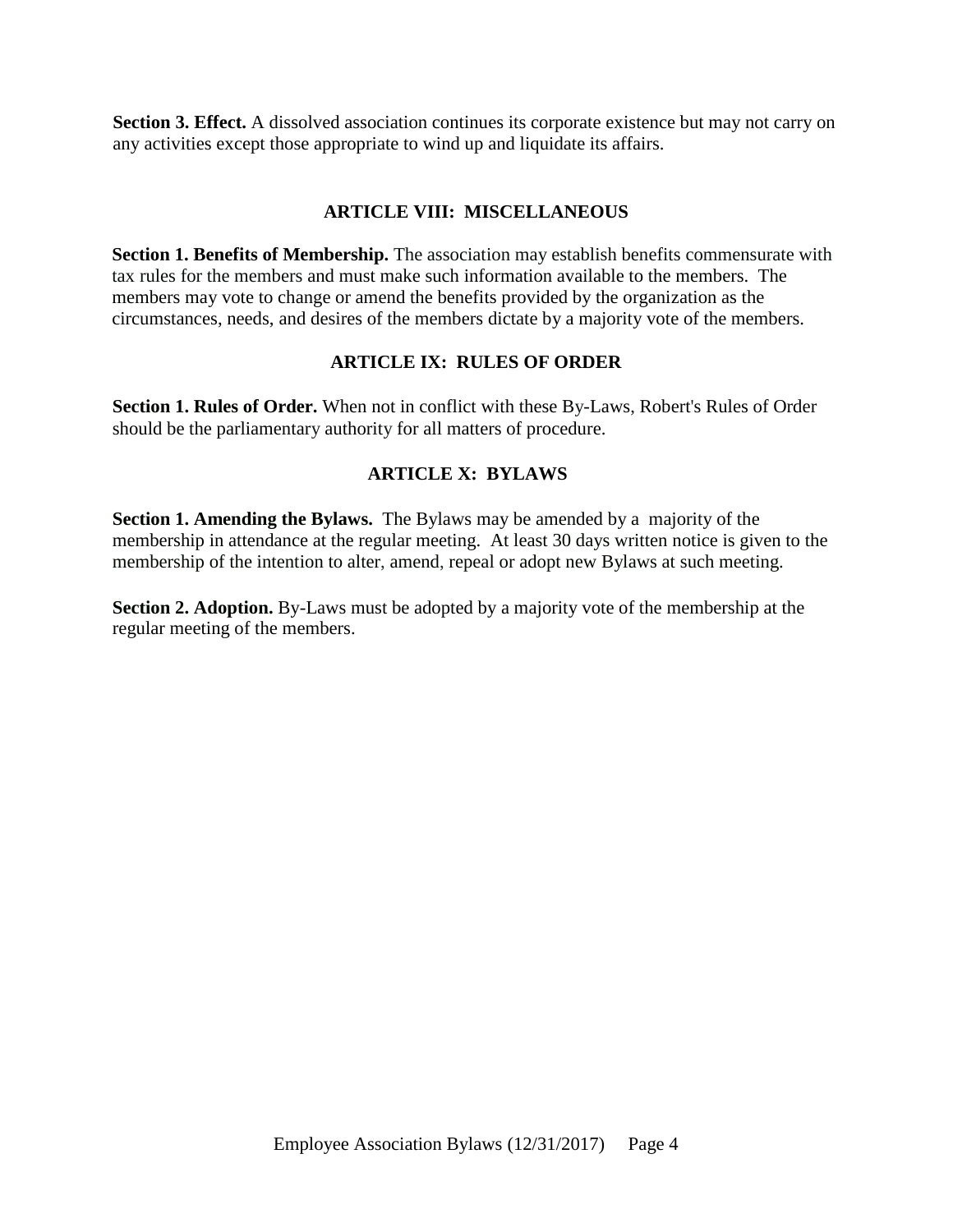#### **Arkansas Community Correction EMPLOYEE ASSOCIATION FINANCIAL REQUIREMENTS**

#### **1. Authorization for Handling Association Funds and Contracts.**

- a. Before serving in an association position with access to any association funds; a person must sign a copy of these procedures and keep this on file with association paperwork. ACC employees who are prohibited from holding office pursuant to the bylaws may be a secondary co-signer on any checking account or other financial account provided they have submitted a signed copy of these procedures.
- b. Except as otherwise provided by resolution of the association, all contracts, leases, grants, and other agreements of the association must be executed on its behalf by the Treasurer or other person in the association who has been appropriately delegated to execute such document in accordance with policies approved by the officers.
- c. All checks, drafts, or other orders for payment of money, notes in the name of the association must be signed by two authorized signatures.

#### **2. Bookkeeping.**

The association must use an appropriate bookkeeping system or software to maintain financial records and must keep records current.

#### **3. Restrictions on ATM, Debit and Credit Cards.**

ATM, debit and credit cards may not be obtained in the name of the association.

#### **4. Disbursement Process and Purchasing Process**

- a. When a purchase request is on the meeting agenda it must include the purchase items requested, cost and purpose. Notification of this must be given prior to the meeting. Substantial expenditures must be pre-approved in a meeting.
- b. Net earnings must not inure to the benefit of any individual. (tax code)
- c. All checks must be matched to an invoice or receipt. The receipt or check must be retained for backup and income tax purposes. In the case of donations a simple acknowledging email is adequate.
- d. Checks must only be written for "Cash" when money is needed to make change for an event.
- e. Loans of any kind are prohibited, including holding a check from an employee for cash.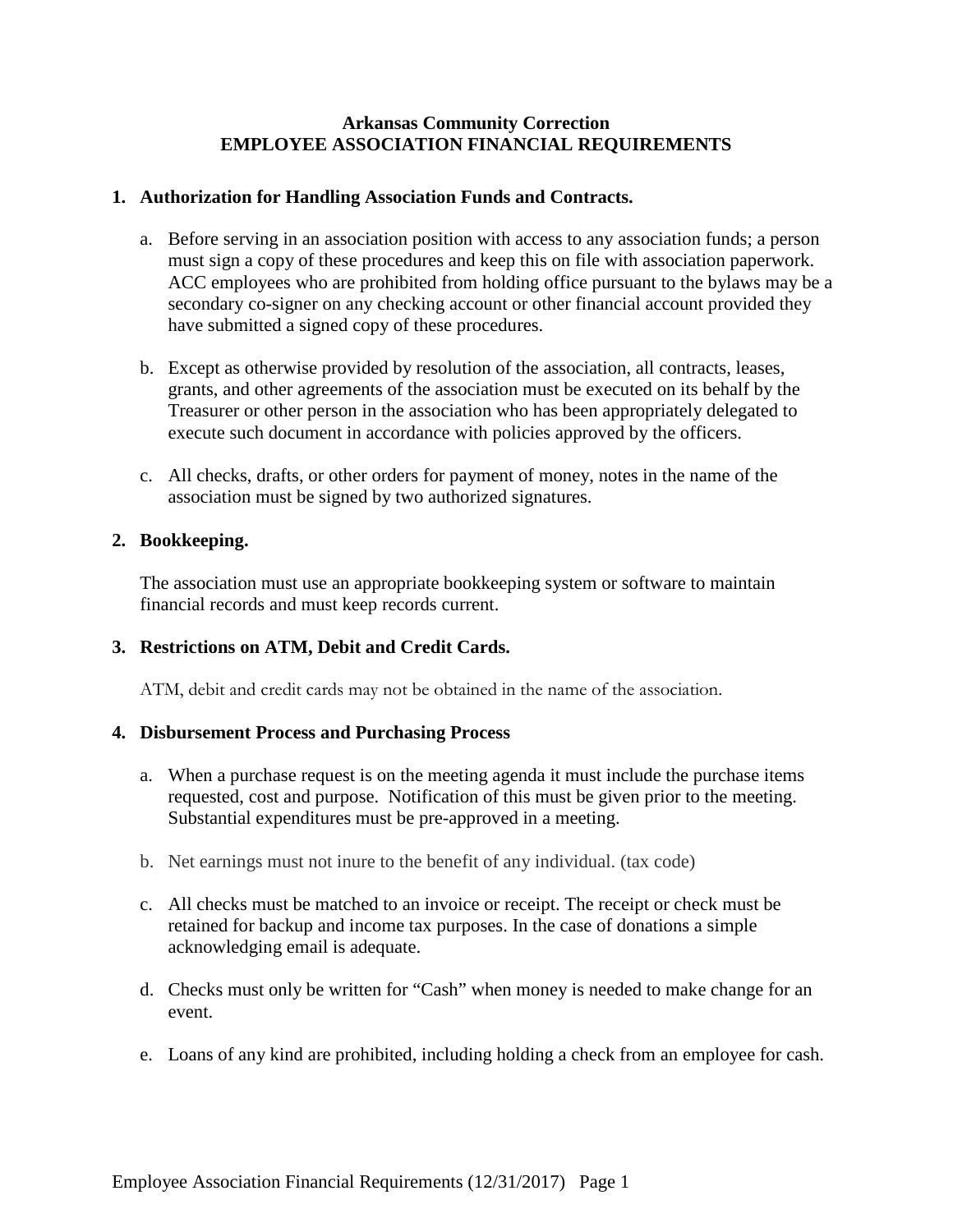- f. A check must have the payee and amount written on it before it is signed. There is one exception to this, if two signatories are not available to pick up items, one signatory can sign with everything completed except the amount with the condition that the second signatory sign when making the purchase. This person making the purchase must return within close of the next business day with the receipt and both signatories must sign the receipt indicating they are aware of the amount of that check and the check stub is completed at that time. This does not change the requirement for another person to check goods purchased against the receipt or invoice.
- g. Checks, including two authorized signatures, and stubs must be filled out completely and indicate the purpose of the expenditure such as luncheon or donation.
- h. Goods purchased must be checked against the receipt or invoice for accuracy; and the person performing the check must write "received," indicate any discrepancies, sign, and if signature is not legible, print his/her name. This duty must be performed by an individual not related to the direct purchase of the merchandise.
- i. A statement (bill) listing goods received on multiple invoices must be matched with the invoices before payment. Such invoices or related receipts must include proper documentation indicating receipt.
- j. Personal purchases must not be co-mingled with employee association fund purchases. For example, a receipt for employee association purchases must not have anything listed that is not an employee association purchase.

#### **5. Receipting and Depositing Process**

- a. Receipts must be pre-numbered with carbon copies in a bound record book. Receipts must be written for all money received, to include miscellaneous sales, dues received directly from employees, and donations. For an event such as a fundraiser, a receipt is not required for each transaction if the following procedure is used:
	- 1) association officers must establish reasonable controls to safeguard money being collected and
	- 2) at the conclusion of the event an officer and one or more other persons account for the money received and one receipt is written for the total amount received.
- b. The receipt must contain at a minimum the name of the entity, person from whom the money was received, date received, amount received, method of tender such as cash, check, or money order, and reason the money was received.
- c. Deposit tickets must reflect the amount of each check listed for deposit.
- d. Gift cards given out that have been received as donations do not have to be signed for by the recipient.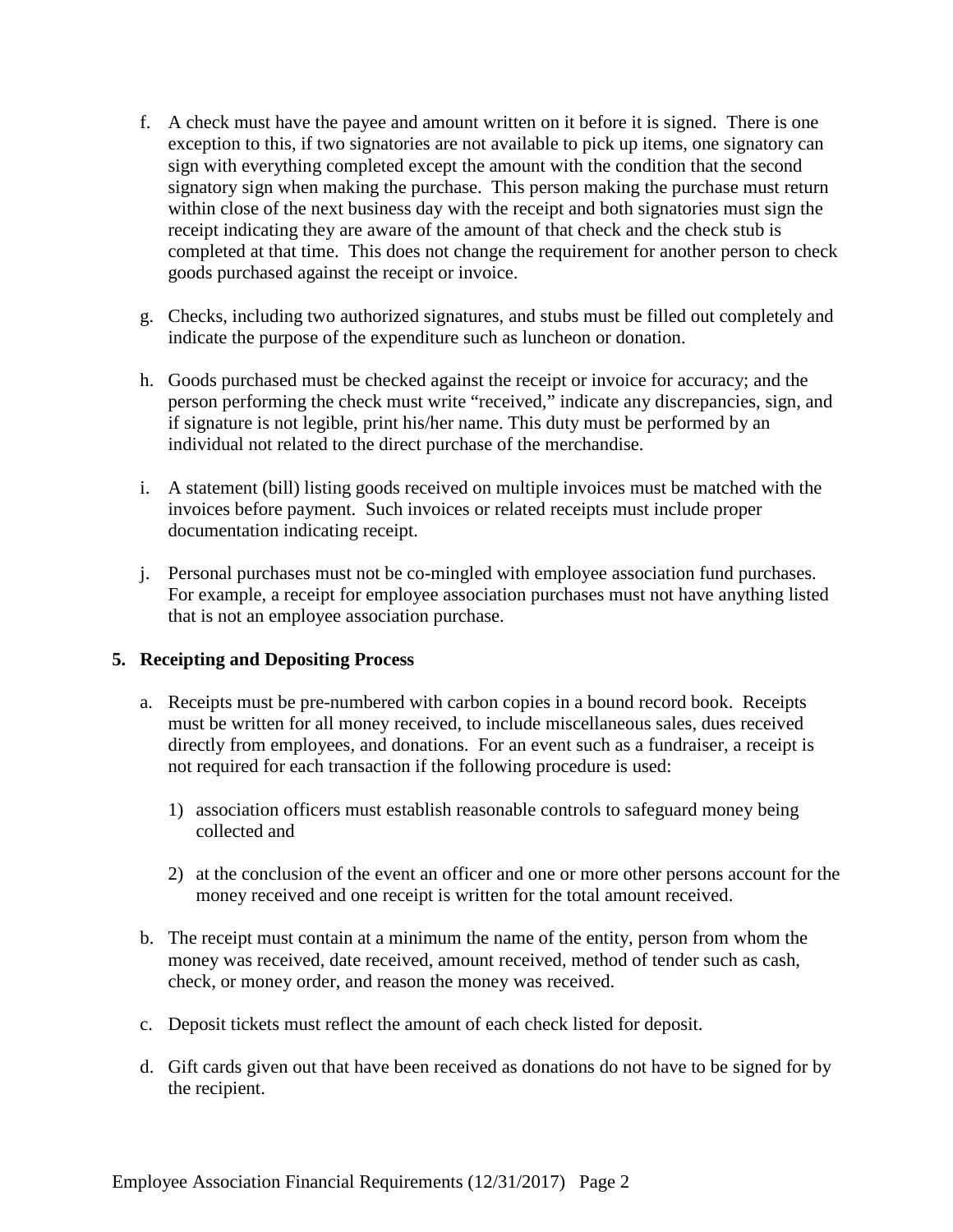#### **6. Monthly Reconciliation of Bank Statements and Association Records**

Bank statements must be reconciled monthly and the statement signed and dated by the person reconciling. Reconciling requires the following:

- a. check to see that each receipt/check has been entered into the association's bookkeeping system.
- b. check to see that each deposit on the bank statement has been entered into the association's bookkeeping system.
- c. count the cash on hand and check to see that this amount agrees with the association's bookkeeping system.
- d. compare the bank statement total withdrawals to total withdrawals in the association's bookkeeping system.
- e. sign and date the bank statement, include an indication that the statement is in agreement with the association's records, or if discrepancies exist describe the discrepancy on the statement or on a separate report.
- f. if a discrepancy is found it must be corrected immediately by the treasurer and signature holders.

#### **7. General Requirements**

- a. Copies of canceled checks and deposit receipts must be filed with the monthly bank statements.
- b. Required state and federal documentation must be completed annually.
- c. Records must be kept of all gift cards whether purchased or donated.
- d. Net earnings of the association must not benefit or be distributed to its members, trustees, or officers.
- **8. Financial Requirements in the Event of Dissolution.** Upon the dissolution of the association, assets must be distributed for one or more exempt purpose within the meaning of the Internal Revenue Code or corresponding section of any future federal tax code. Refer to the bylaws for additional information to include required financial documentation.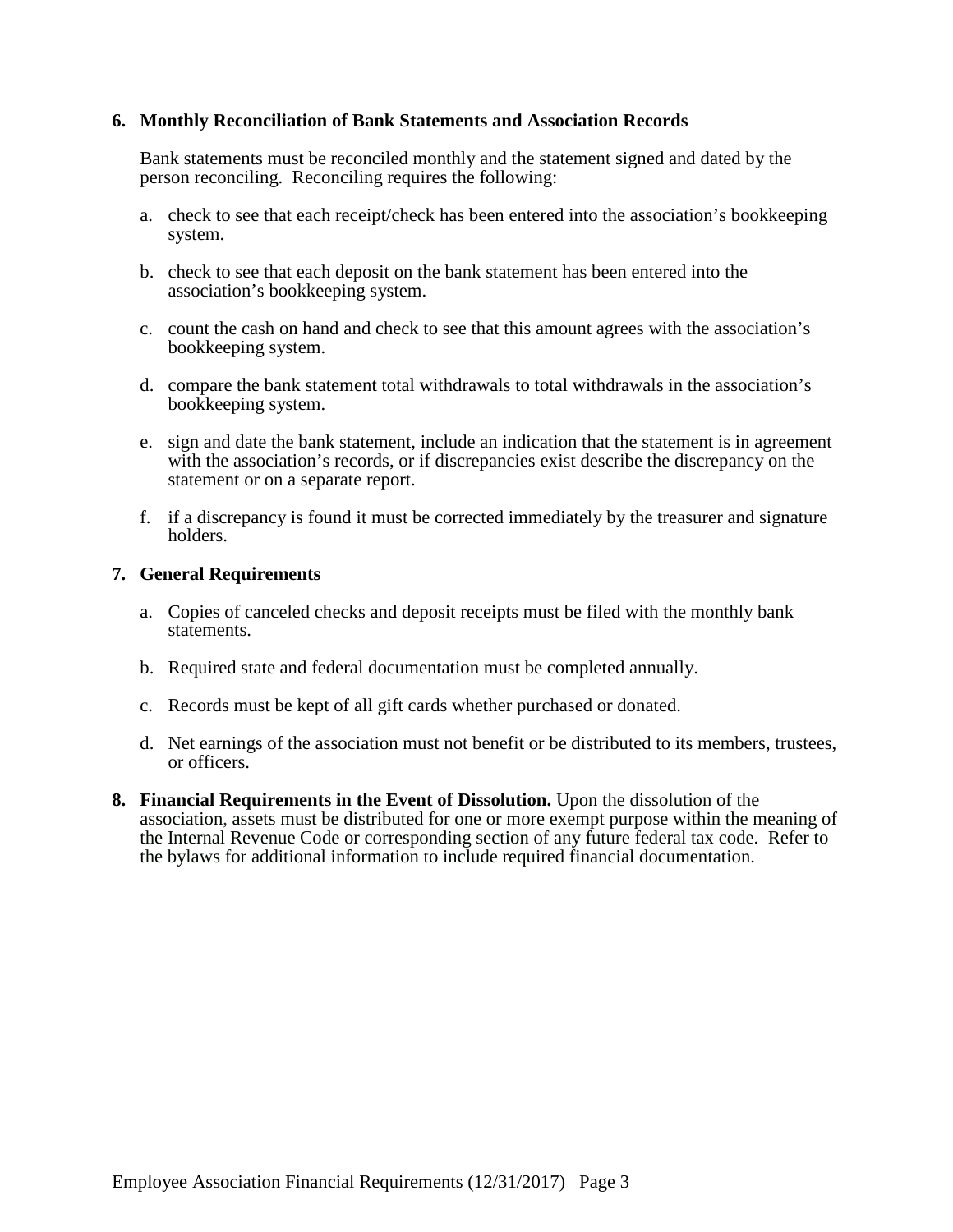# **Employee Association Approval of By-Laws**

| association on                                         |                                  |
|--------------------------------------------------------|----------------------------------|
| Date:                                                  |                                  |
|                                                        |                                  |
|                                                        |                                  |
|                                                        | <b>Organization Name</b>         |
|                                                        | Name                             |
|                                                        | Title                            |
| State of Arkansas County of                            |                                  |
| These Bylaws were acknowledged before me on this date: |                                  |
| My commission Expires:                                 |                                  |
|                                                        |                                  |
|                                                        | Notary Public, State of Arkansas |
|                                                        |                                  |
|                                                        |                                  |
|                                                        |                                  |
|                                                        |                                  |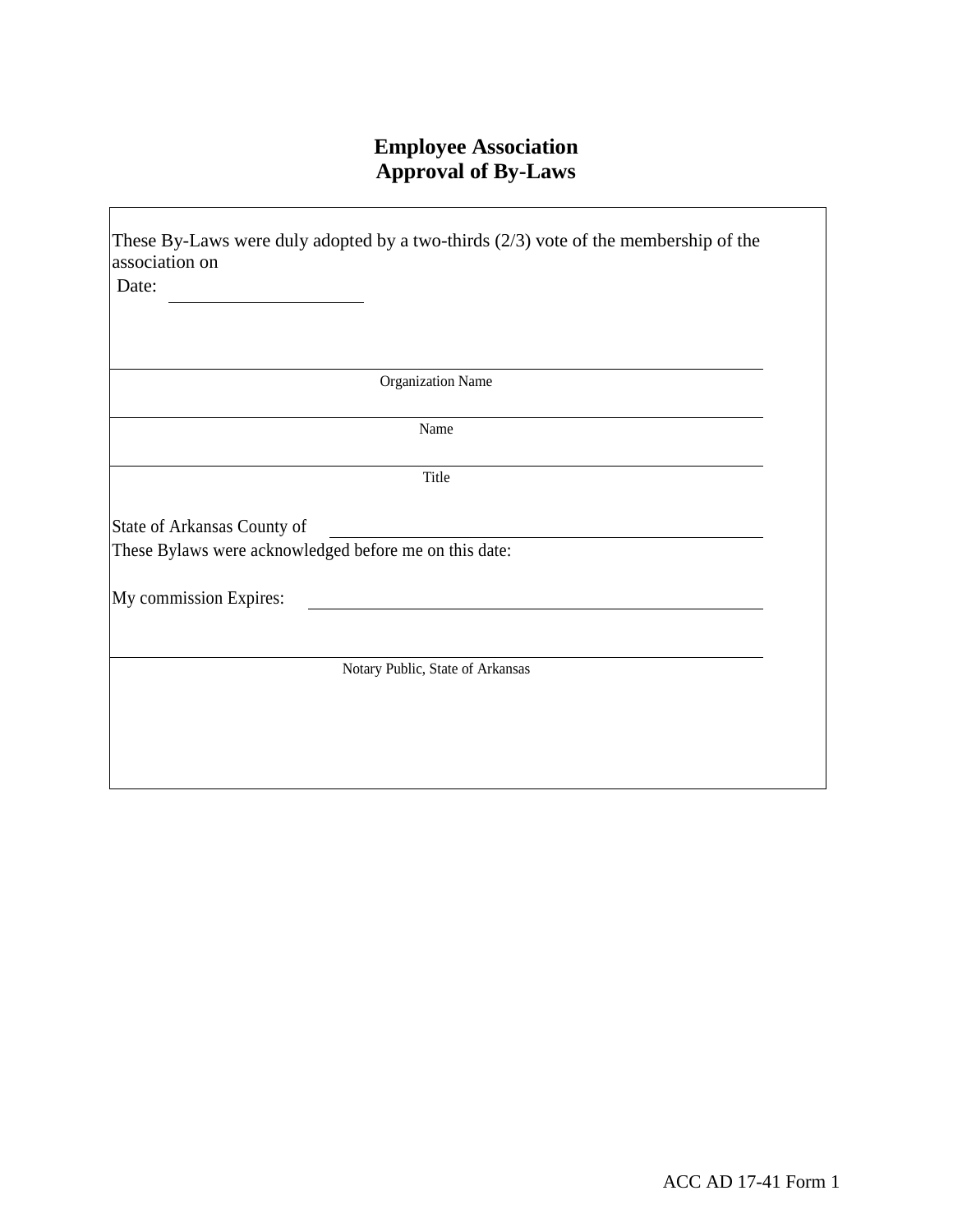# **Employee Association Financial Requirement**

| I have read, understood and will comply with these Employee Association Financial<br>Requirements and any subsequent revisions. |                     |      |  |
|---------------------------------------------------------------------------------------------------------------------------------|---------------------|------|--|
| Signature                                                                                                                       | <b>Printed Name</b> | Date |  |
|                                                                                                                                 |                     |      |  |
|                                                                                                                                 |                     |      |  |
|                                                                                                                                 |                     |      |  |
|                                                                                                                                 |                     |      |  |
|                                                                                                                                 |                     |      |  |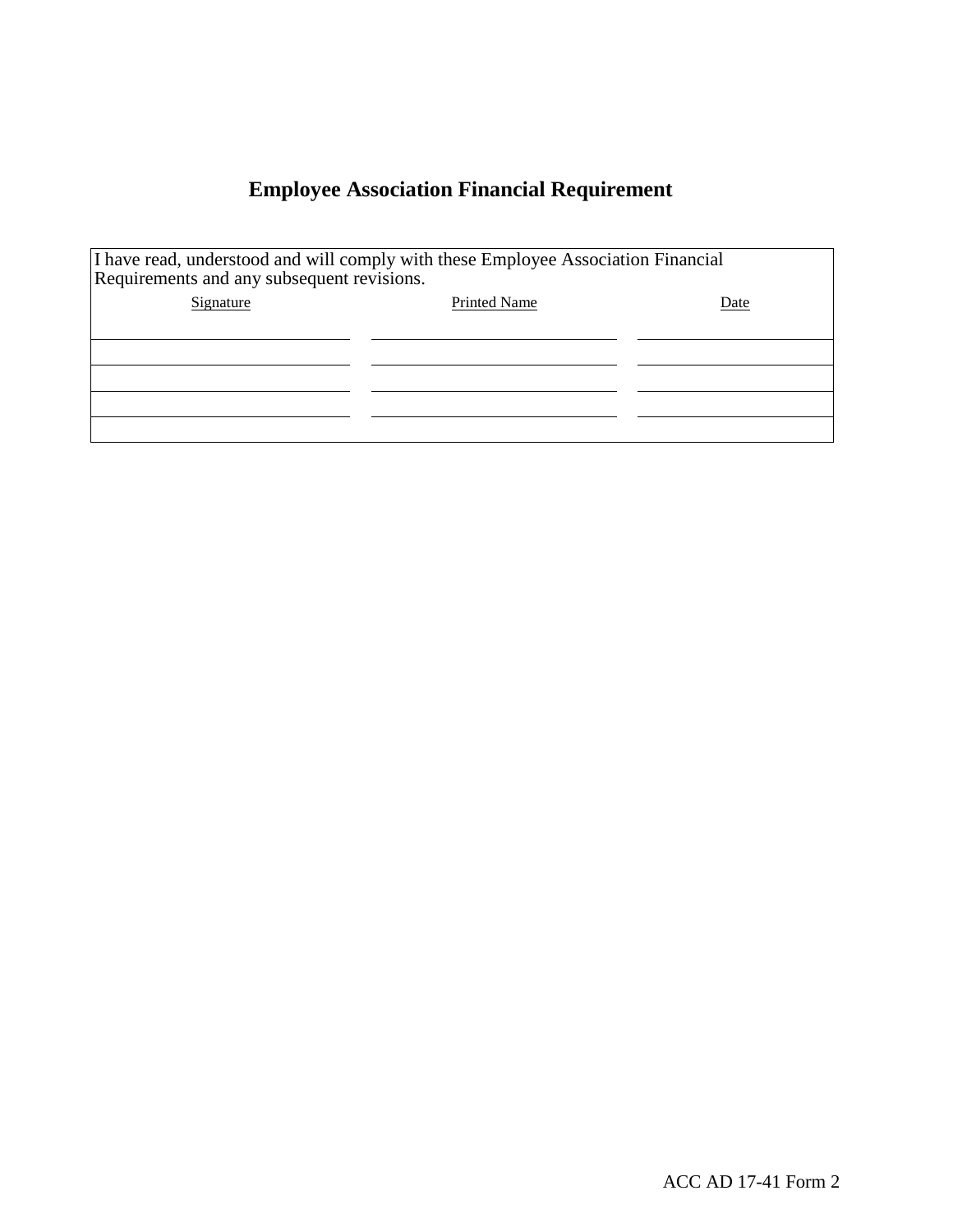

# **Arkansas Department of Community Correction**

**Two Union National Plaza Building 105 West Capitol, 2nd Floor Little Rock, Arkansas 72201-5731 (501) 682-9510 Fax: (501) 682-9513**

 $\_$  , and the contribution of the contribution of  $\mathcal{L}_1$  , and the contribution of  $\mathcal{L}_2$ 

# **ADMINISTRATIVE DIRECTIVE: 06-10 EXTRA HELP AND**

# **TEMPORARY EMPLOYEES**

### **TO: DEPARTMENT OF COMMUNITY CORRECTION (DCC) EMPLOYEES**

**FROM: G. DAVID GUNTHARP, DIRECTOR**

**SUPERSEDES: NONE**

**APPROVED: Signature on File\_\_\_\_\_\_\_\_\_\_\_\_\_\_\_\_ EFFECTIVE: JUNE 5, 2006**

- **I. APPLICABILITY.** This policy applies to all supervisory staff with hiring authority.
- **II. POLICY.** It is the policy of the Department of Community Correction (DCC) to only allow extra help and temporary personnel when justification and funds are available.

#### **III. RESPONSIBILITIES.**

- **A.** The requesting supervisor will submit a request, justification and number of hours to the Director through the established supervisory approval process. Approved requests will be forwarded to the Deputy Director of Administrative Services to determine the availability of funds. When funds are available, the Deputy Director of Administrative Services will forward the approved request to the Human Resources Administrator.
- **B.** The Human Resources Administrator will notify the requestor of the availability of an Extra Help position or return the request to the requestor advising that a position(s) is not available.
- **C.** Before making an offer of employment for an Extra Help position, the requesting supervisor will interview the applicant, check employment and character references, obtain a favorable NCIC/ACIC check, and if hired, forward the start date and necessary papers (including but not limited to, employment application, employment and/or character checks, NCIC/ACIC results, INS forms, W-4) to HRS.
- **D.** In case of an emergency, the Director may waive any and all of the above steps. In emergencies, personnel may be hired from a temporary employment service using

*\_\_\_\_\_\_\_\_\_\_\_\_\_\_\_\_\_\_\_\_\_\_\_\_\_\_\_\_\_\_\_\_\_\_\_\_\_\_\_\_\_\_\_\_\_\_\_\_\_\_\_\_\_\_\_\_\_\_\_\_\_\_\_\_\_\_\_\_\_\_\_\_\_\_\_\_\_\_\_\_\_\_\_\_\_\_\_\_\_\_\_\_\_\_\_\_\_\_\_\_\_\_\_\_\_\_\_\_\_\_\_\_* "We provide opportunities for positive change."